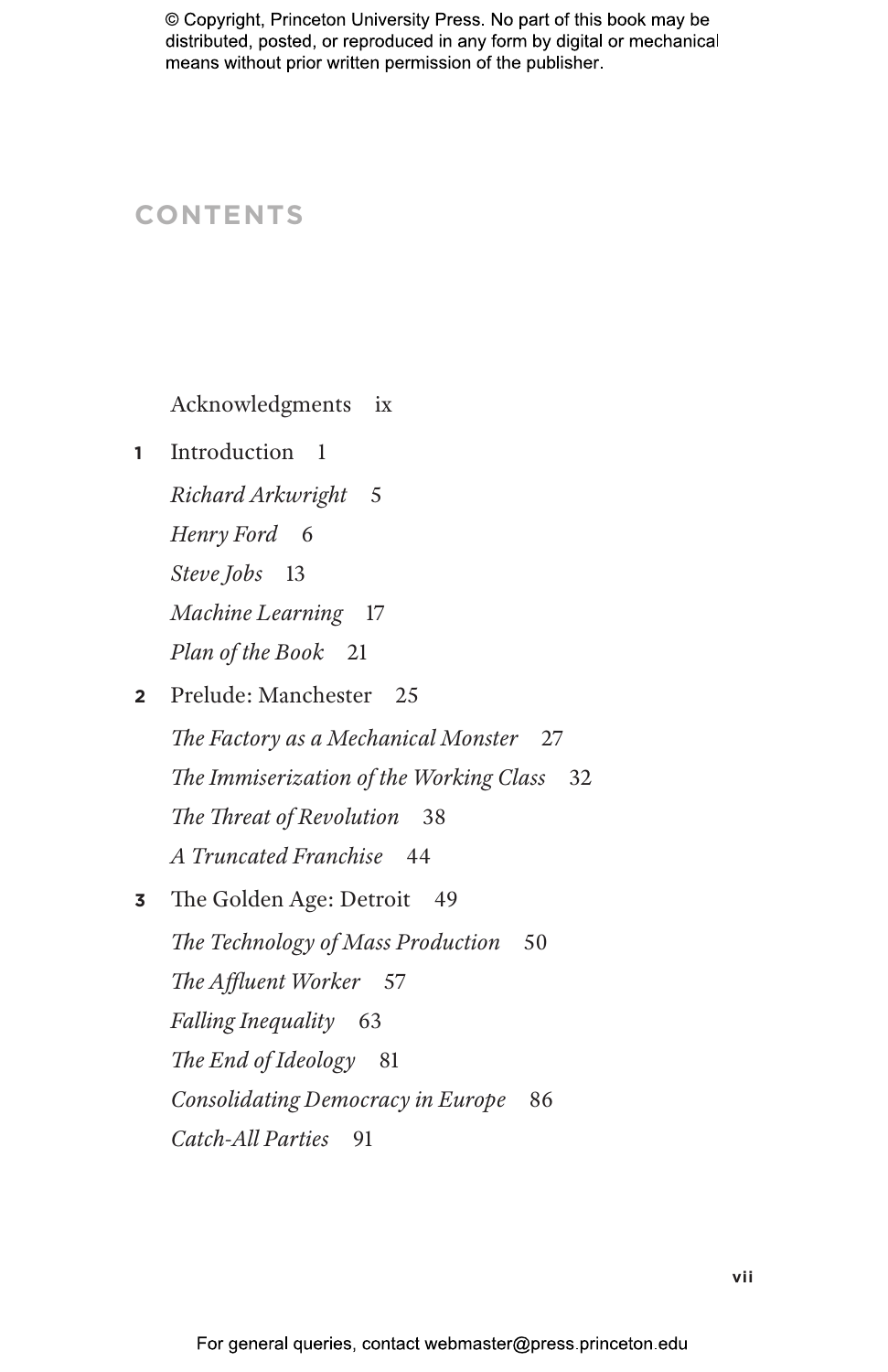**viii** contents

**4** Transformation: Silicon Valley 97 *The Power of Information and Computation* 99 *Computer Algorithms and the Evolution of Employment* 102 *Globalization 2.0* 108 *Wage Polarization* 118 *The Employment-Equality Dilemma* 125 *Alternative Explanations* 136

**5** Dire Straits 142

*Disaffected Democracies* 143 *The Stability of Mainstream Parties* 158 *Politics Unhinged* 163

**6** Robots vs. Democracy? 177 *Some Guidelines for a Prognosis* 180 *Democracy in the West* 189 *Democracy in the Rest* 201 *Responding to Automation* 204 *A Reversal of Fortunes?* 210

Notes 217 References 229 Index 245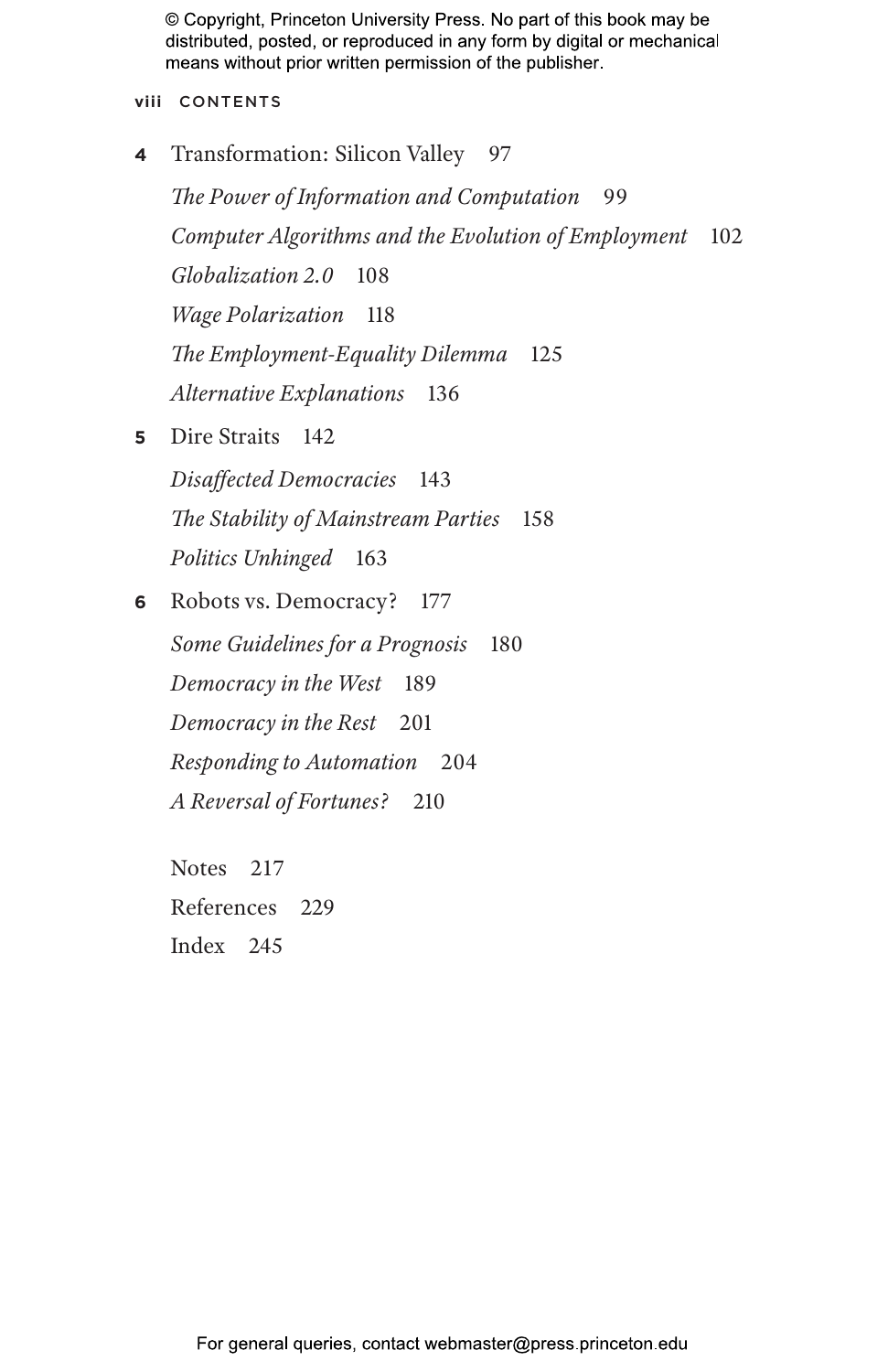# **Introduction**

1

Politics in democratic countries is today in a state of turmoil. Trust in national institutions has reached a historical low. In advanced industrial economies, slightly over one in three people express confidence in their governments. Only twenty percent of Americans think that politicians care about their opinions—a number sharply down from almost four in five in the late 1950s. In France, Germany, and the United Kingdom, the proportion is even lower, at around ten to fifteen percent. Such a wave of disaffection has, in turn, given way to growing disengagement from traditional party politics. In Western Europe, electoral abstention has doubled since the 1970s, mainly among the youngest cohorts. Among those electors who vote, close to one-quarter are casting their ballots for far-right and far-left parties. Populist and nationalist alliances now govern a handful of European countries. And, in a context of increasingly polarized politics, in 2016 close to half of American voters elected a president intent on challenging, if not overturning, the very liberal democratic order of global cooperation and open economies that the United States designed and built after World War Two.

Not coincidentally, those political trends follow a set of momentous economic transformations across the world. Since the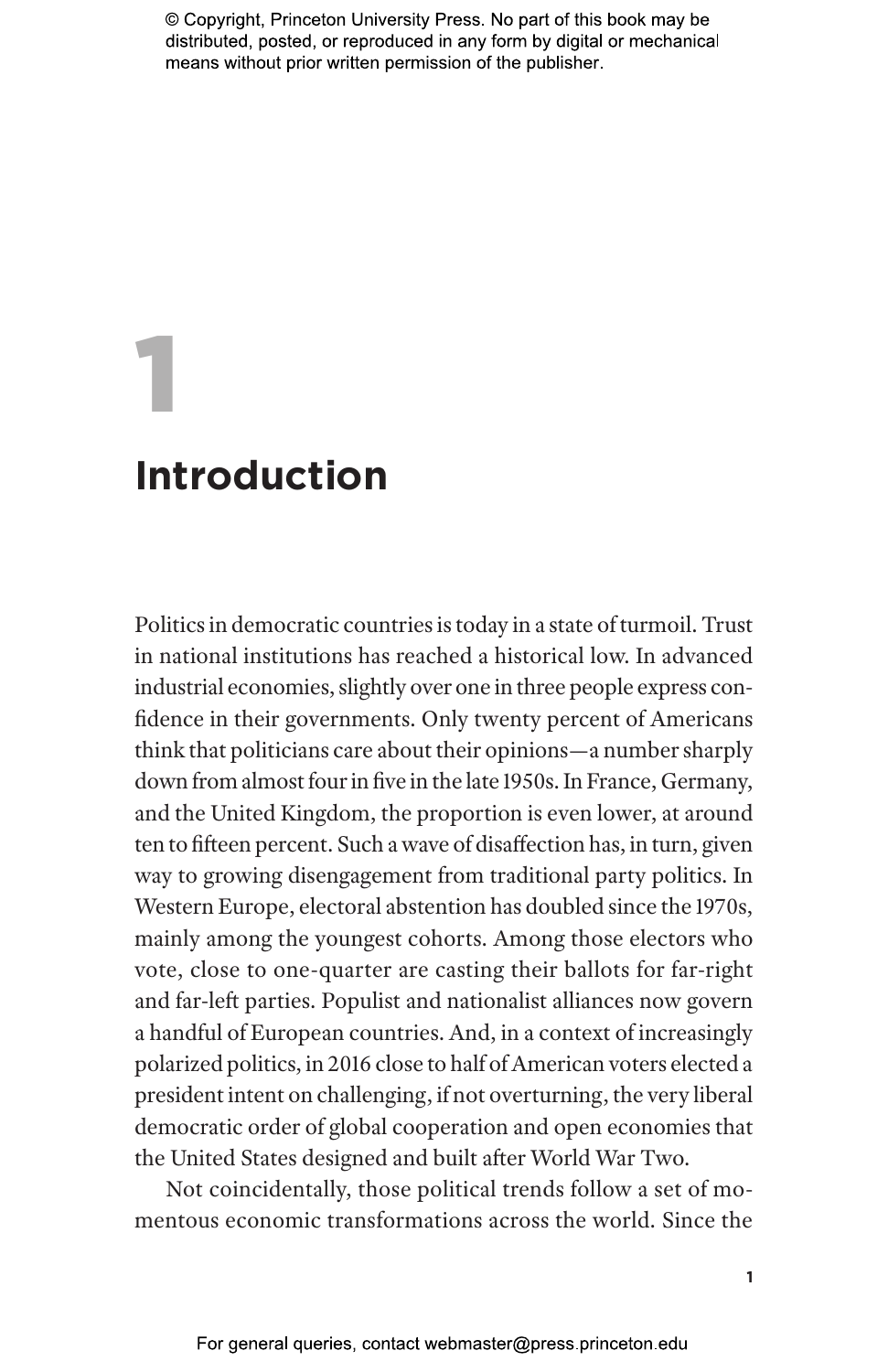**2** chapter 1

1980s, the invention of the personal computer and, more generally, of modern information and communication technologies—as well as the globalization of trade and the offshoring of production, which have been fostered by those technological advances—have reshaped both the workplace and the overall structure of the labor market, intensifying the demand for highly educated individuals in the advanced world and the employment of manufacturing workers in emerging economies while reducing the number of blue-collar and white-collar jobs in North America and Europe. Salaries have behaved likewise. Over the two decades preceding the last Great Recession of 2007, the (household) per capita income of the richest ten percent in advanced economies rose more than sixty percent in real terms (that is, once we take into account changes in prices). The urban and rural middle strata of China and Southeast Asia saw their income grow by almost eighty percent in the same period. By contrast, the income of the bottom half of the income distribution in countries like Germany, Japan, and the United States has remained flat for close to four decades.

There is nothing to indicate that those economic transformations or the political turbulence that accompanies them will stop in the near future. If anything, the pace of technological and employment change may accelerate in the next few decades. According to some recent estimates, almost half of all current jobs may end up being automatized in the next twenty to thirty years. Most of that substitution by computer algorithms and robots will first affect the least qualified individuals. But it may not be limited to them, hitting, at some point in time, relatively creative, nonroutine jobs that today still appear hard to robotize.

Unsurprisingly, the extent and consequences of automation have become the object of a heated debate in the academic and political arenas. Technological pessimists foresee a brave new world where, once artificial intelligence makes its final breakthrough into the so-called "singularity moment," workers will become completely redundant or will draw, at most, a meager salary. Sitting at the top of a mass of unemployed and underemployed individuals,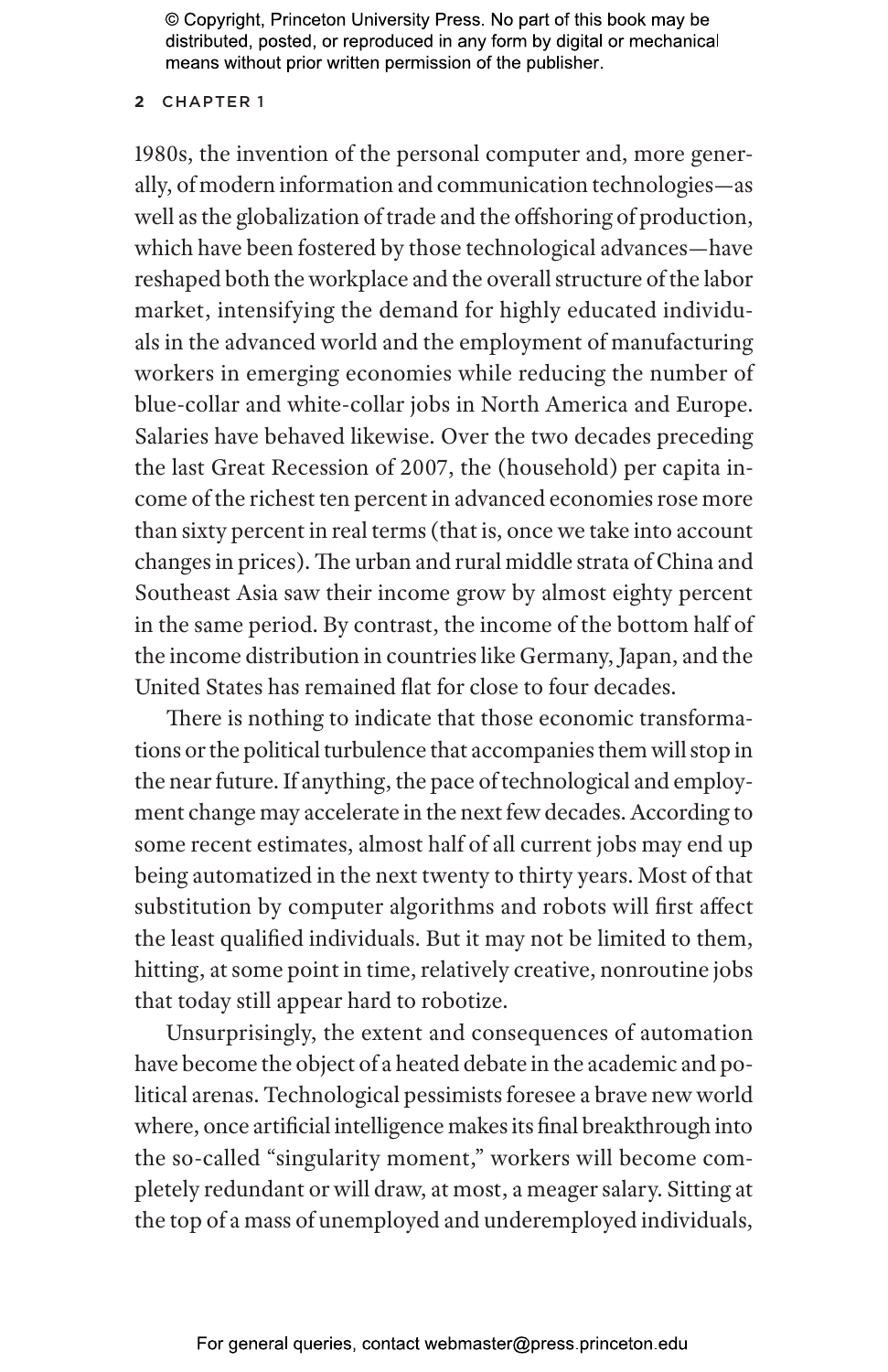## introduction **3**

there will be a small creative class—a thin layer of inventors, top managers, and highly educated professionals—enjoying the benefits of automation and globalization. The system of democratic capitalism that has so far prevailed in the advanced world will crumble under the weight of so much economic inequality. Policy makers will not be able to reconcile free markets with representative elections and deliver both economic growth and a generous welfare state in the way they did during the better part of the twentieth century. The new technologies of information and communication invented in Silicon Valley will take us back to the contentious politics of nineteenth-century capitalism, finally vindicating Karl Marx, who, more than 150 years ago, predicted the eventual substitution of machines for workers, the immiserization of the masses, and the collapse of capitalism at the hands of a horde of angry men, armed with pitchforks and torches, marching down on the wealthy few—now huddled in their Manhattan and Bay Area mansions.

On the other side of the aisle, technological optimists concede that automation will disrupt the labor market and hurt the wages of the least educated, alienating them from politics and elections. Yet, they contend, those costs will be temporary—the transitory pangs associated with the birth of any new technological and social order. In due time, an overabundant economy will free the great majority or even all of us from both the bondages of work and ruthless interpersonal competition, and allow humankind to hunt in the morning, fish in the afternoon, and read poetry after dinner.

In this book, I take a different approach. The consequences of today's technological changes, I will claim, are not set in stone. They will work their way into the economy through their direct (although, at this point, still uncertain) impact on the demand for different types of labor and on the cost and ownership of capital. Yet they will also depend on the institutional and political strategies we follow in response to those technological transformations. During the last two hundred years, in their quest for profits and wealth, the entrepreneurs and industrial captains of modern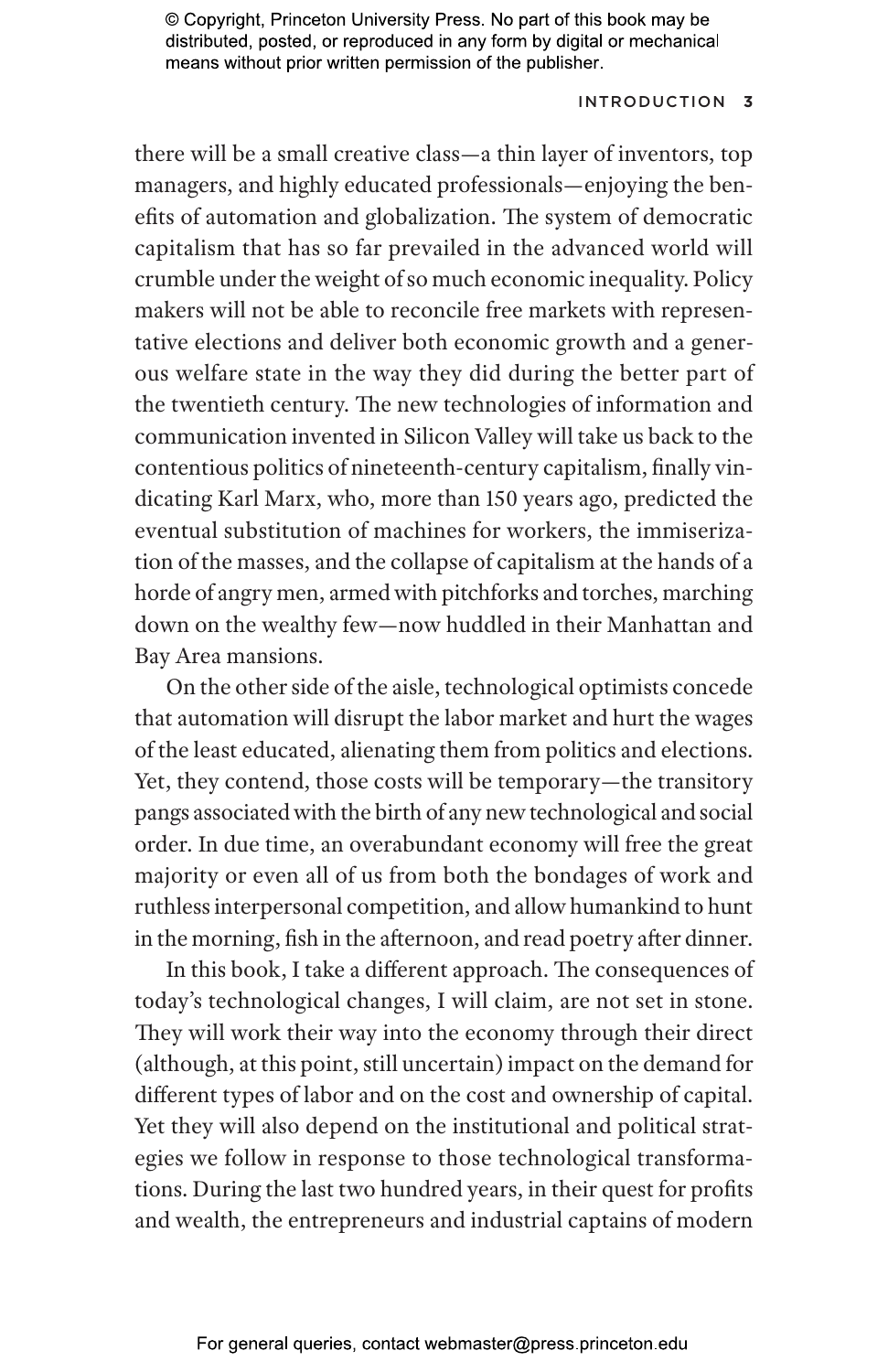**4** chapter 1

capitalism have always pushed for the rationalization and automation of production. That "process of industrial mutation", to employ Schumpeter's renowned words, "incessantly revolutionize[d] the economic structure from within, incessantly destroying the old one, incessantly creating a new one"—modifying the relationship between capital and labor, the patterns of employment, and the distribution of income over time (Schumpeter 1950, 83). In doing so, it periodically generated a (changing) number of critical political challenges that were then met with a particular set of policy responses.

The same logic applies to today's technological innovations. Because they have already heightened economic inequality and may result in an even more extensive robotization of substantial numbers of (low- and semiskilled) jobs, they could put an end to the broad social consensus around democracy and capitalism that prevailed during most of the twentieth century—particularly in the advanced world. That does not necessarily mean, however, that they will—and that they will make us travel back in time to the nineteenth century, when the industrial capitalism invented in Manchester and its cotton factories turned out to be incompatible with the construction of fully democratic institutions. The reason is simple. The growing economic and political tensions we are witnessing today are happening in very affluent societies: their average per capita incomes are more than ten times higher than at the beginning of the first Industrial Revolution. So much wealth, jointly with the presence of stable democratic institutions and relatively well structured bureaucracies, should give us much more maneuvering room than any generations before us ever had to respond to the technological and economic challenges of today. Therefore, the task ahead of us is to think about how to harness those economic and institutional assets to the advantage of the many.

With that goal in mind, we should understand, first, how technology has shaped capitalism and, second, when and how the latter has coexisted, sometimes in a delicate, uneasy balance, with democracy. I explain this, necessarily in a sketchy manner, in this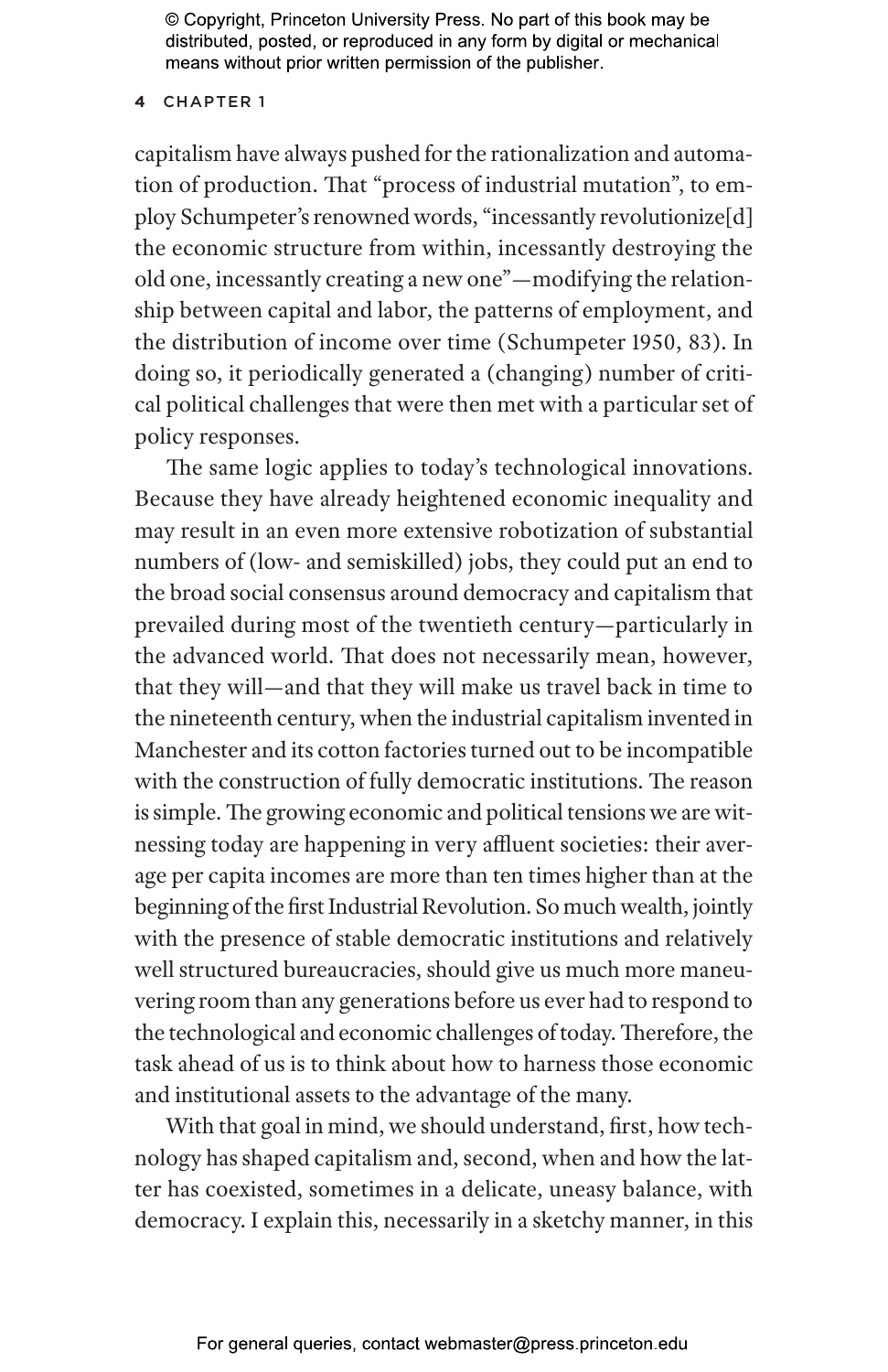## introduction **5**

introduction by describing how modern capitalism has evolved in terms of its structure of production (i.e., the level of automation and the role of labor) and its relationship to politics—from the first Industrial Revolution born in Manchester through the twentiethcentury capitalism invented in Detroit's assembly plants up to the new information era that emerged in Silicon Valley. In the rest of the book, I develop that argument more extensively, mainly focusing on the nature of twentieth-century democratic capitalism and, above all, on the challenges and opportunities brought about by today's technological revolution.

# **Richard Arkwright**

The first Industrial Revolution, set in motion in Manchester by entrepreneurs such as Richard Arkwright, the designer of the spinning frame and one of the first businessmen to set up a modern factory, led to higher rates of economic growth than had been enjoyed by the old agrarian societies it replaced. Nonetheless, the newly generated wealth was anything but equally distributed. Putting an end to a system of production that had taken place in small artisanal shops, British industrialists reorganized the manufacturing process as a sequence of routinized tasks done in large factories, mechanizing them with the aid of a growing number of machines. The preindustrial skilled craftsman, who often made an entire product by hand, was replaced with unskilled individuals who were each in charge of a very specific action in the chain of production. Dragged by low factory salaries, overcrowded housing, and bad sanitation conditions, living standards experienced a sharp decline in the new industrial towns—at least for the first decades of the Industrial Revolution. By contrast, profits rose and capital accumulated steadily.

In that context of growing inequality, labor and the owners of industrial capital were locked in a protracted economic and political conflict. Businessmen as well as conservative and liberal politicians fretted about the potential entry of the masses into the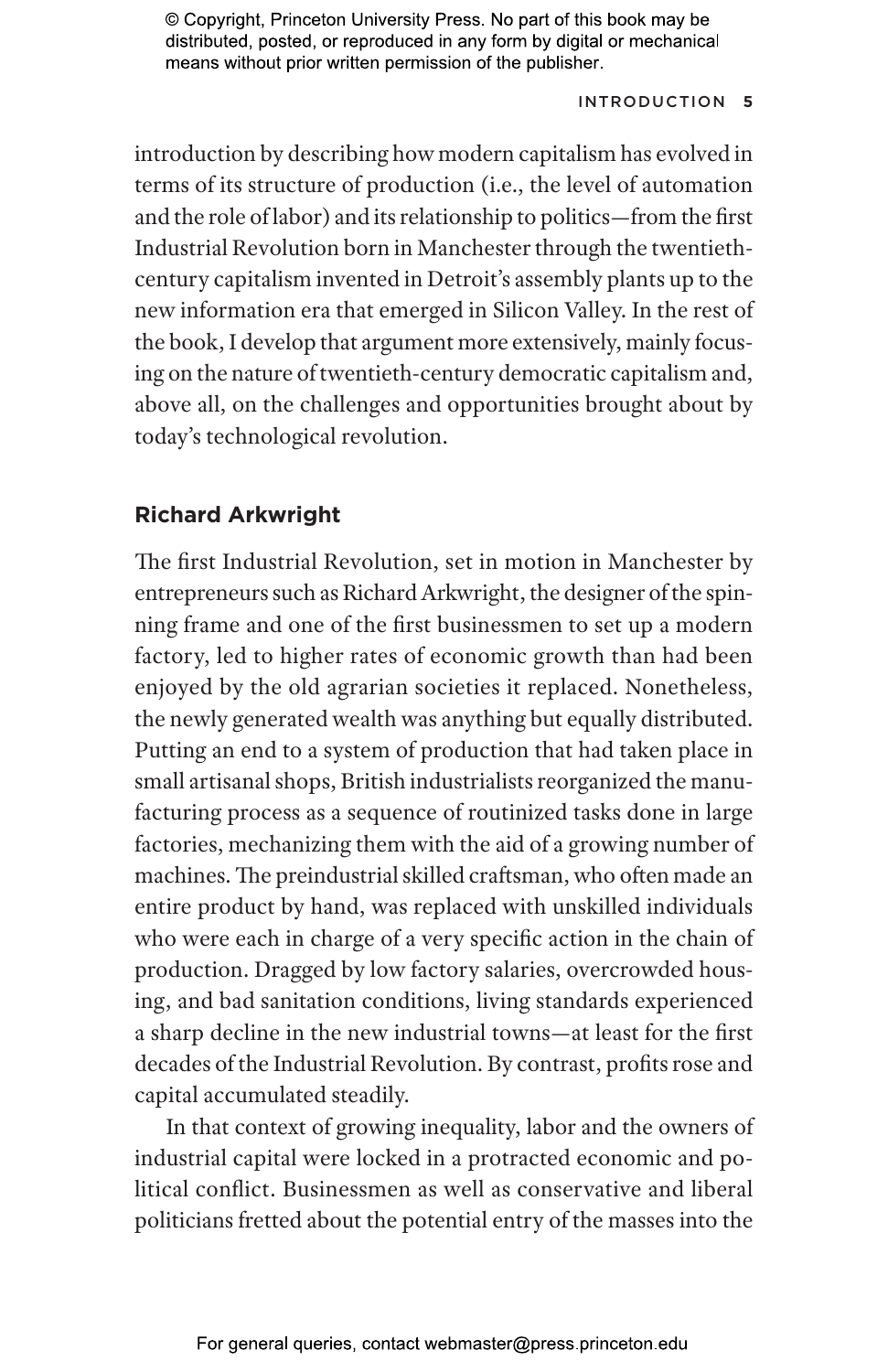**6** chapter 1

political arena, the triumph of socialism, and the eventual abolition of private property. In the words of John Stuart Mill, Britain's foremost political philosopher of the nineteenth century, everyone may have had an interest in the "due representation" of the workers, but only "so long as [they were] not admitted to the suffrage so indiscriminately as to outnumber the other electors." Indeed, the introduction of "equal and universal suffrage" was, he warned, a "violent remedy" because it implied "disfranchising the higher and middle classes . . . who comprise the majority of the most intellectual in the kingdom" (Mill, "Recent Writers on Reform," quoted in Selinger and Conti 2015, 291). Full democracy, with its strictly egalitarian one-man-one-vote rule, looked incompatible with the philosophy of economic laissez-faire that defined nineteenth-century liberalism and with the inequalities generated by the first Industrial Revolution. At the opposite extreme of the political spectrum, support for some kind of political settlement that could reconcile democracy and capitalism was equally tenuous. Socialist unions and parties, growing in popularity since the end of the nineteenth century and loosely organized in an international cartel, rejected any form of "bourgeois democracy" as a political and economic empty shell. Instead, believing Marx's forecasts about the eventual collapse of capitalism, many of them advocated assaulting the state through revolutionary means, nationalizing the economy, and establishing a "dictatorship of the proletariat."

# **Henry Ford**

As World War One was drawing to a close, one hundred years ago, few observers would have predicted that democracy and capitalism would reign uncontested a few years later. Just before World War One, parliaments elected by male universal suffrage were in place only in a handful of countries—and, even there, they were usually checked by unelected upper houses or powerful monarchs. Then, after the war armistice in the fall of 1918, a revolutionary wave, pushed by militant workers and demobilized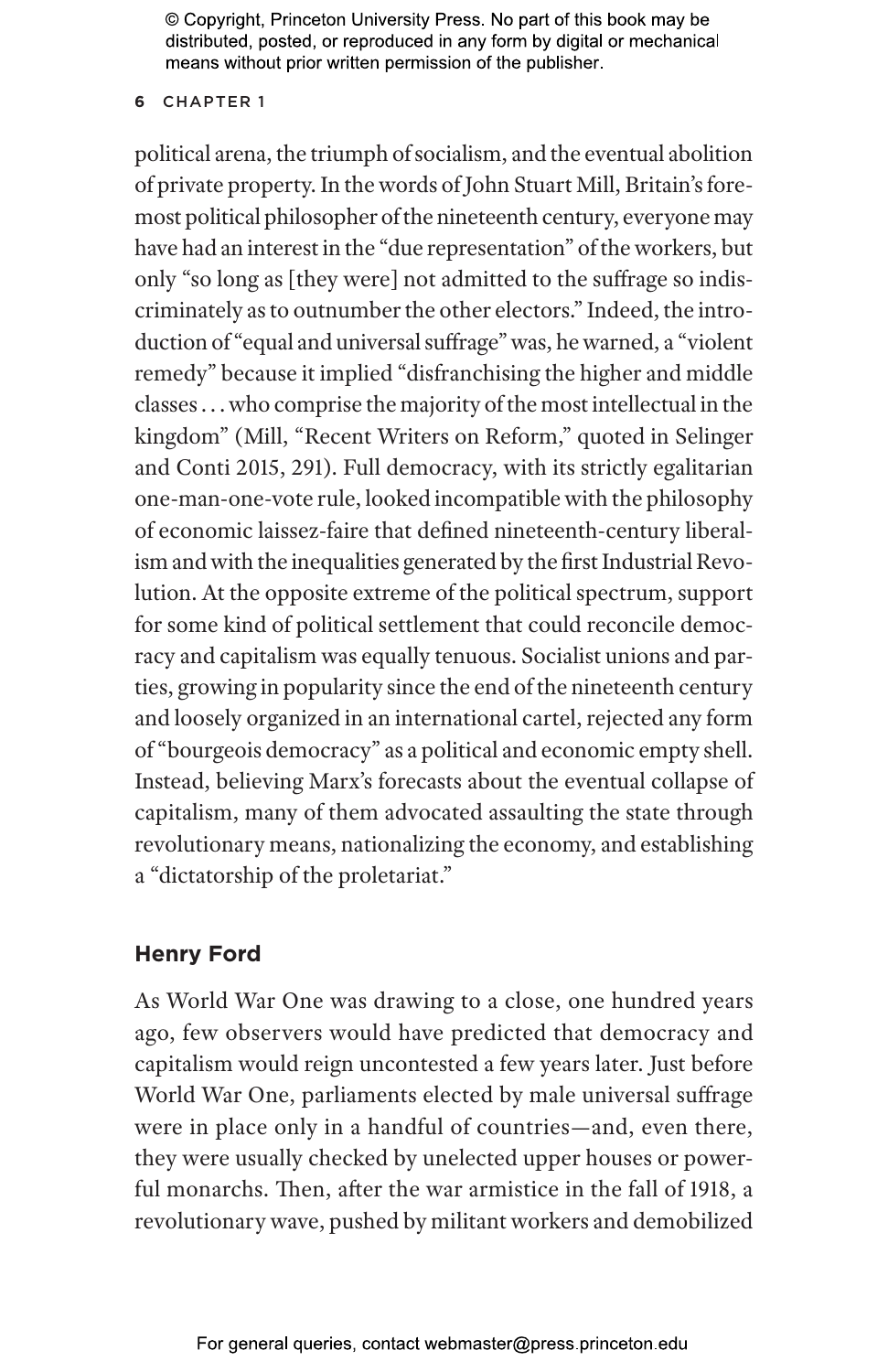## introduction **7**

soldiers, threatened to engulf Europe. Russia had already fallen under the control of Lenin and the Bolshevik faction of the Russian Social Democratic Labor Party a year before. In the first days of November 1918, the German and Austro-Hungarian monarchies collapsed. The Hungarian Communist Party took over the state a few weeks later. In Germany, the Spartacist movement attempted to proclaim a dictatorship of the proletariat in January of 1919.

The latter's failure, however, marked a political turning point in the industrial world. With the support of a broad coalition including Christian democrats, social democrats, and liberals, Germany enacted one of the most democratic constitutions of the time. At around the same time, Britain, Belgium, the Netherlands, and the Scandinavian countries conceded the right to vote to all adult men. In turn, Western social democratic parties accepted elections as the means to allocate power and signaled their willingness to respect some regulated version of the market economy. A little over a decade later, Franklin D. Roosevelt's "New Deal" institutionalized the concept of a "mixed economy," according to which capitalism was to operate embedded in a regulatory framework aimed at stabilizing the market, and where the state was to protect its citizens from the poverty associated with unemployment, sickness, and old age.

The implementation of that new political and economic blueprint—often met with ideological skepticism, if not downright hostility—was at times riotous. In the United States, for example, Roosevelt threatened an uncooperative Supreme Court with a plan to expand the number of justices to almost double its size only to encounter considerable backlash from public opinion and the Congress. In continental Europe, interwar governments faced business lockouts, general strikes, and military unrest. Democracy collapsed in Austria, Germany, and Eastern Europe in the 1930s. In France, Left and Right came close to clashing violently just before World War Two. Over time, however, the institutional arrangements of democratic capitalism—that is, free markets, full democracy, and a generous welfare state—took root everywhere.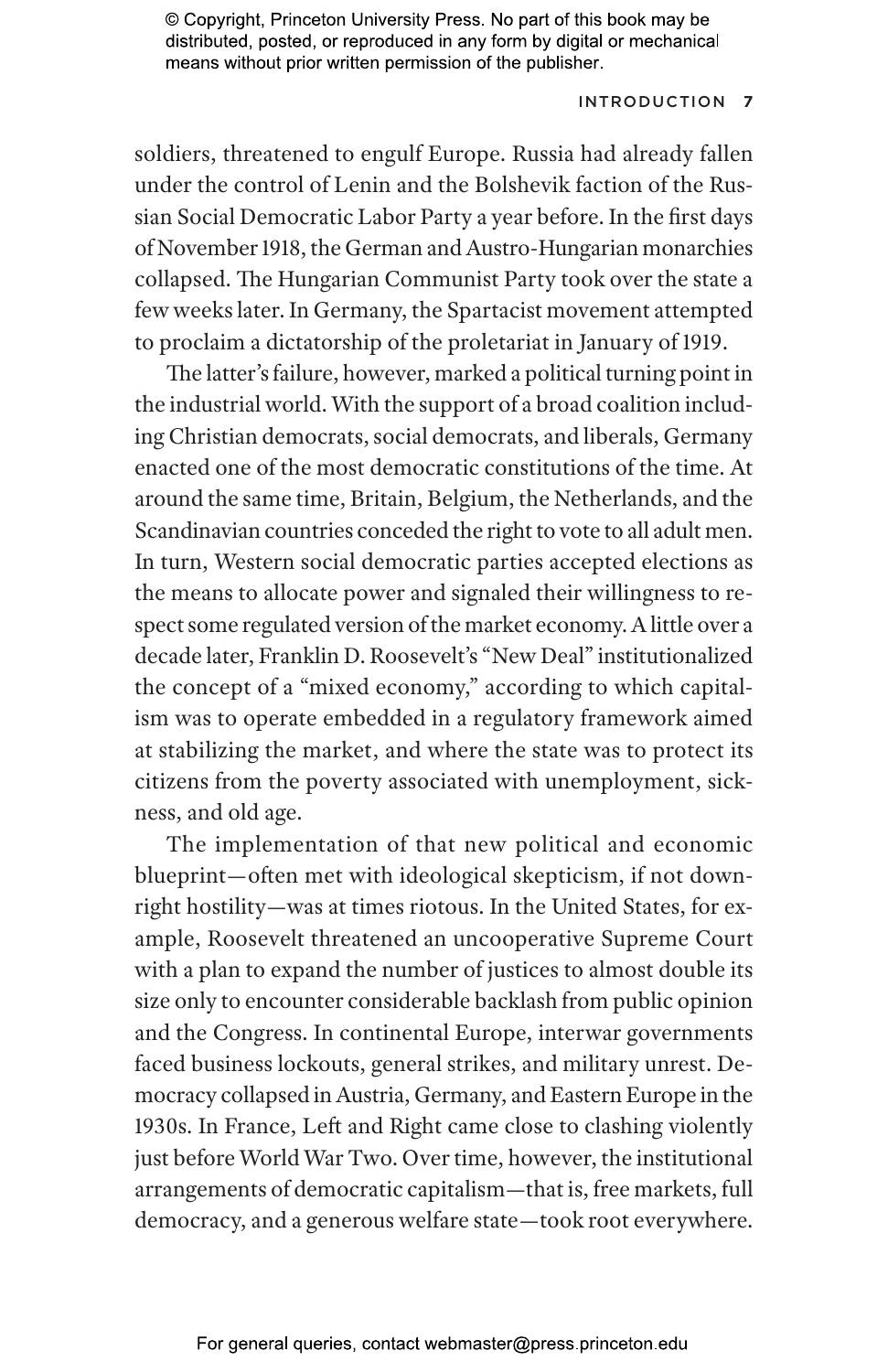**8** chapter 1

After the war, they did in France and Germany under the direct leadership of Christian democratic parties—the Mouvement Républicain Populaire and the Christian Democratic Union (CDU), respectively. Four decades later, they came into place in nations formerly controlled by the Soviet Union.

The United States and the United Kingdom extended the same logic of limited public intervention to the international arena after World War Two. In the Bretton Woods Conference, held in a hotel in New Hampshire in the summer of 1944, officials from forty-four nations, led by Harry Dexter White, a senior official at the US Treasury, and British economist John Maynard Keynes, reaffirmed their countries' commitment to the goals of currency stability and convertibility and to the principle of trade openness that had characterized the international system before 1914. At the same time, however, they agreed to design an international set of rules and institutions that could give enough autonomy to each country to respond to the particular economic and social demands of its voters. After reestablishing an international monetary system of fixed exchange rates, they called for the introduction of capital controls to enable governments to adjust their economies without sacrificing the goals of full employment and growth. In addition, they accepted the possibility of orderly currency realignments and, to minimize economic crises across the world, they provided for direct short-term financial support to domestic authorities from a newly created International Monetary Fund. Last but not least, the General Agreement on Trade and Tariffs restored a philosophy of open borders, nesting it within a framework of multilateral negotiations in which national governments had de facto veto power over trade policy.

The roots of that new political order, which implied the successful conciliation of the demands of democracy and the logic of capitalism, were economic. By the turn of the twentieth century, a sweeping wave of technical innovations had transformed the production system of Manchester capitalism, with momentous consequences for the economy and the labor market and,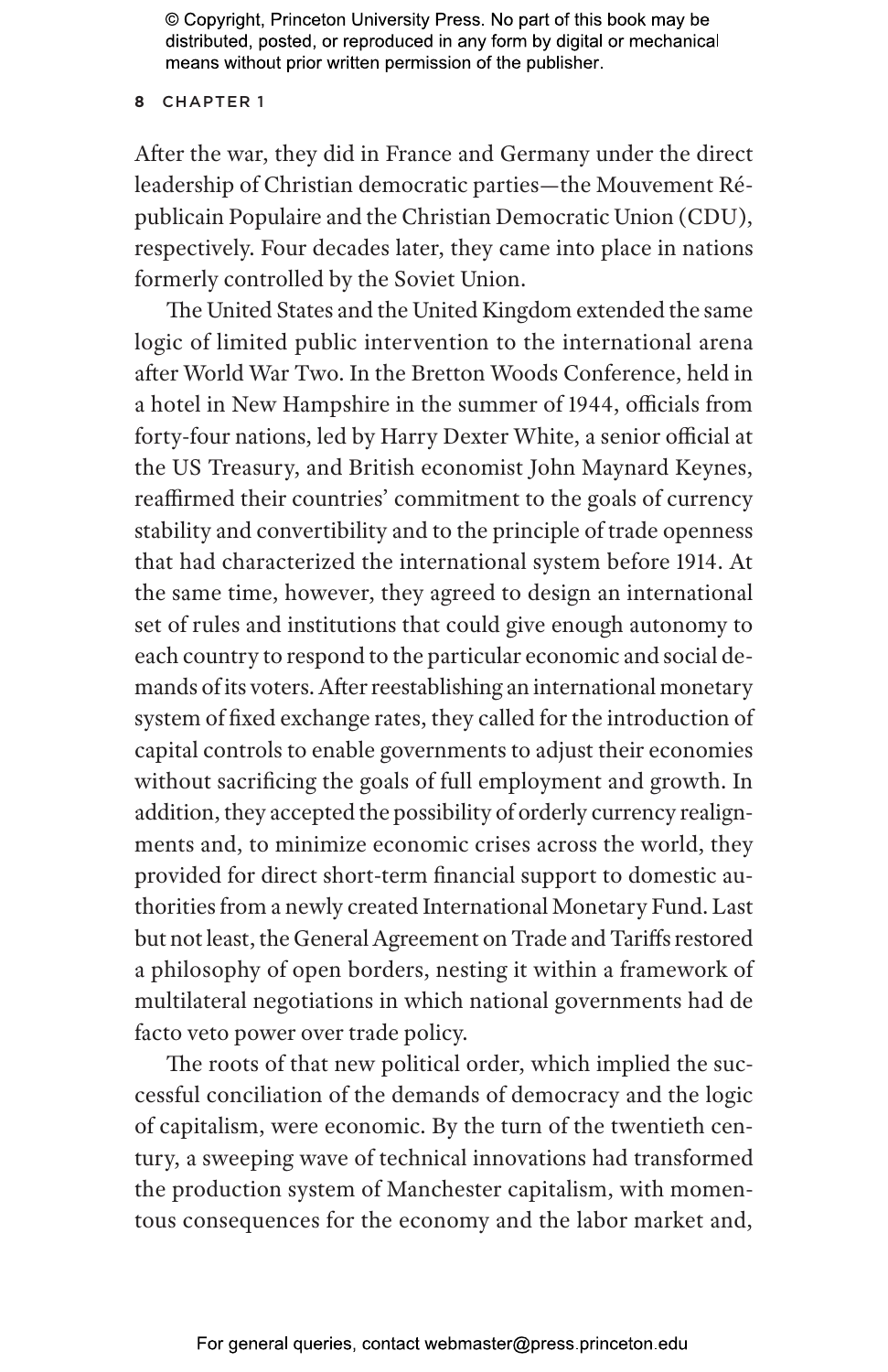#### introduction **9**

eventually, for politics. The invention of the assembly line and of mass-production techniques by Henry Ford and the Detroit car industry and their extension to a broad range of industries, resulting in the automation of whole parts of the manufacturing process, as well as the use of electricity and electric motors to power hauling and conveying operations, generated large productivity gains and fueled a period of unprecedented economic growth.

From 1900 onwards, the economy expanded on average at an annual rate of about 2.5 percent in the United States and almost 3 percent in Western Europe—a pace two times faster than in the previous century. Per capita income doubled in the forty years that preceded World War Two. It then doubled again during the Cold War. More crucially, labor markets changed in two fundamental ways. First, the demand for unskilled workers, whose brawn power had fed the first wave of industrialization, declined sharply. Instead, twentieth-century factories needed individuals capable of reading the operating instructions of machines as well as installing, repairing, and improving them. Second, a secular fall in communication and transportation costs, due to the invention of the telegraph and the railway and the naval application of the steam engine, led to the rise of global markets, the formation of large corporations, and, as a result, the growth of new layers of white-collar jobs needed to manage those firms. As semiskilled and skilled workers became central to the process of production—that is, as they replaced the very unskilled labor toiling in the Manchester factories to become the main type of labor complementary to machines and capital—wages grew across the board, particularly among middle social strata. Accordingly, the general distribution of earnings became more equal.

Growth and the equalization of labor and income conditions gave rise to a relatively affluent working class. The number of working households living under conditions of absolute poverty declined precipitously over the first half of the twentieth century. Buying food and clothing, which had absorbed two thirds of the budget of the average American family just after the Civil War, dropped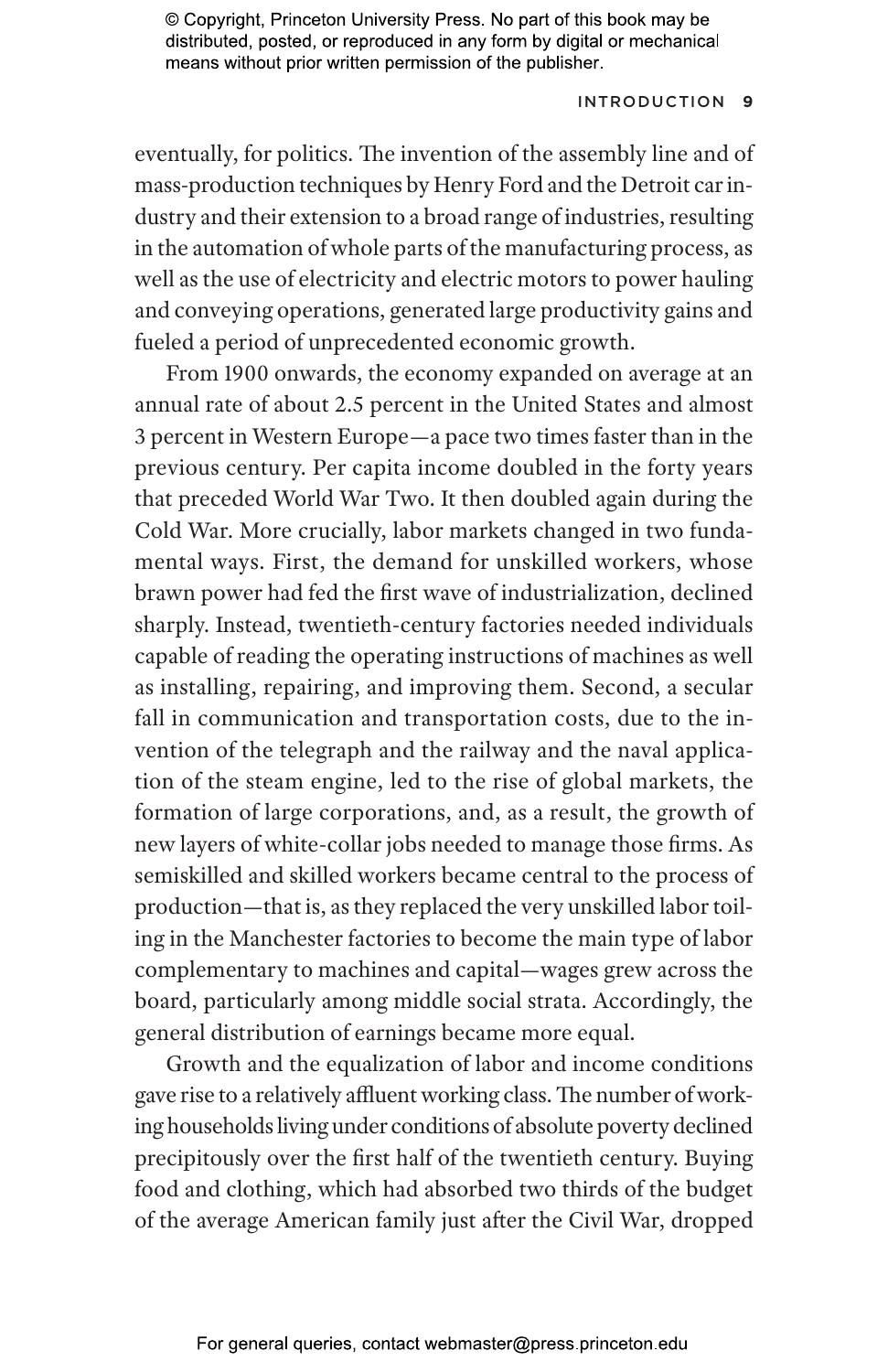### **10** chapter 1

to about a third of its expenditure on the eve of World War Two. The number of goods (from furniture to phones and automobiles) owned by a growing middle class expanded exponentially. By the 1960s, life expectancy had almost doubled with respect to that of the middle of the nineteenth century. Average height, which is a relatively good proxy of access to food and good health habits, rose by about four inches in Europe over the span of a century. The overall quality of health and lifestyle of seniors became extraordinarily high in developed countries. We only have to compare the photographs of forty-year-old men and women in poor countries with those seventy-year-old individuals in the United States or Europe to realize how much better off the latter are today.

Economic inequality is often measured through the Gini coefficient, developed by the Italian demographer Corrado Gini a century ago. In a perfectly equal society where everyone has the same income, the Gini index scores 0. In an economy where one person receives all the country's income, it reaches its maximum, 100. Figure 1.1 shows the evolution of the Gini index over the nineteenth and twentieth centuries for three major economies the United States, the United Kingdom, and Japan. During the first stage of the Industrial Revolution, the Gini coefficient was high—at around 50—and rising. In both the United Kingdom, which spearheaded the Manchester model of capitalism, and the United States, which followed England closely, it increased until the last third of the nineteenth century. In Japan, a late industrializer, it rose until World War Two. Roughly coinciding with the expansion of Detroit capitalism, inequality declined everywhere throughout the middle decades of the twentieth century.<sup>1</sup> Other ways to measure the distribution of income tell a similar story. In England and Wales, the fraction of total income in the hands of the top ten percent of the population fell from slightly below fifty percent in 1914 to less than thirty percent in the late 1960s. In Australia, the United States, and France, to name just a few countries, it dropped by about fifteen percentage points to around thirty percent.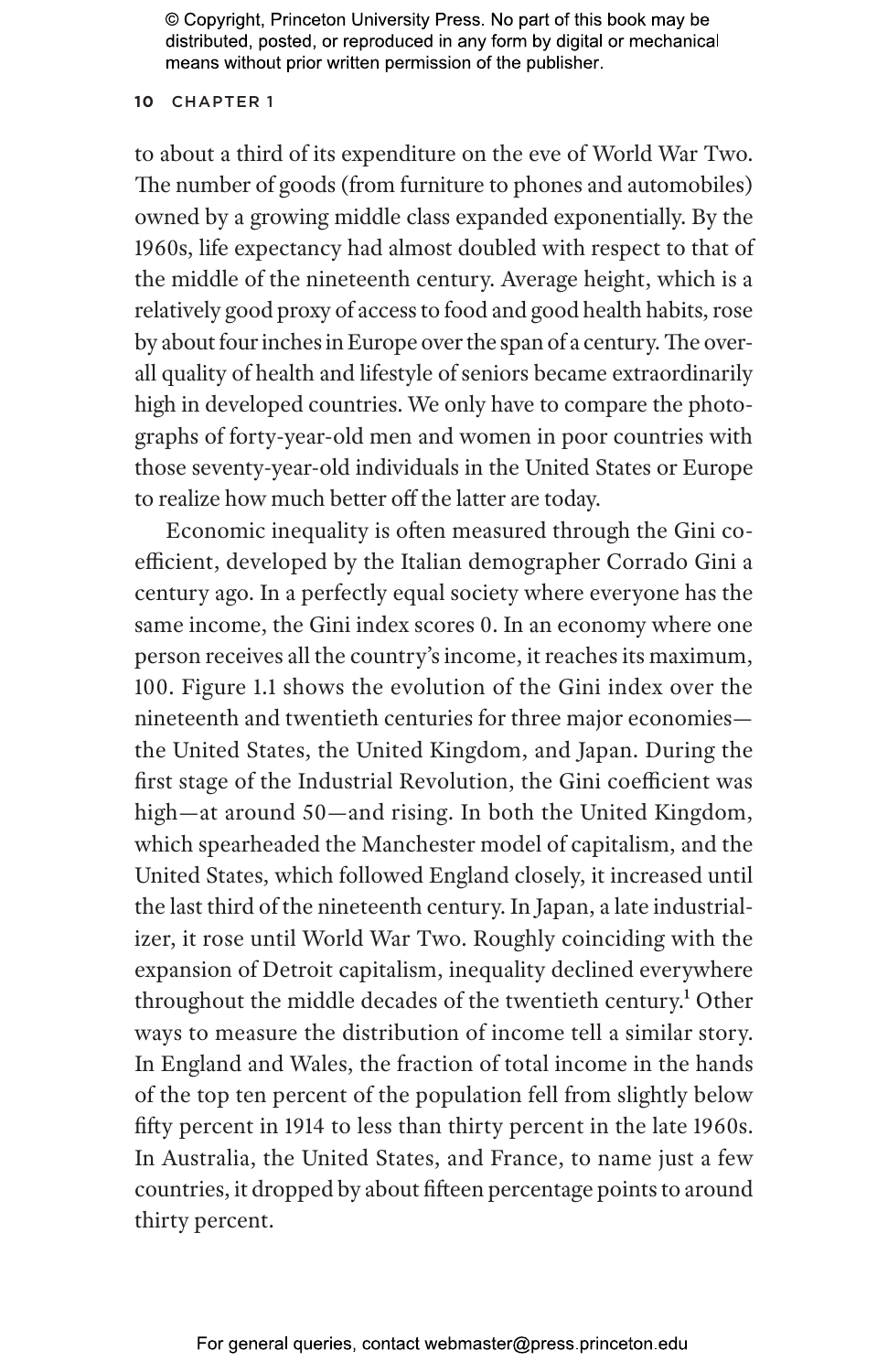#### introduction **11**



FIGURE 1.1 Two centuries of income inequality. Sources for the US data: for the nineteenth century, Lindert and Williamson (2016); for 1913–63, Plotnick et al. (1998, fig. 2); after 1963, Milanovic (2016). Sources for the United Kingdom: up to 1913, Lindert and Williamson (1983); after 1960, Milanovic (2016). Sources for Japan: before World War Two, Minami (2008); after World War Two, United Nations University-WIDER (2015).

Detroit capitalism, characterized by its efficiently run assembly lines and spotless factories, balanced power relations between corporate management and union bosses, and well-paid and well-fed employees, eventually tempered the politics of the twentieth century. The "red scare" of the end of World War One and the electoral contentiousness or outright civil conflict of the 1920s and 1930s gave way to the middle-of-the-road electioneering of the 1950s and 1960s. Moderating their electoral platforms to compete for the center of the political space, the mass parties founded at the end of the nineteenth century turned themselves into "catch-all" parties that strove to attract all kinds of voters, regardless of the latter's class or income. Liberal, Christian democratic, and conservative parties pivoted to the center first. Spearheaded by the German Social Democrats' decision to drop the use of Marxist doctrine in their Bad Godesberg party congress of 1959, socialist parties shifted to the right over the next two decades. Extreme, antisystem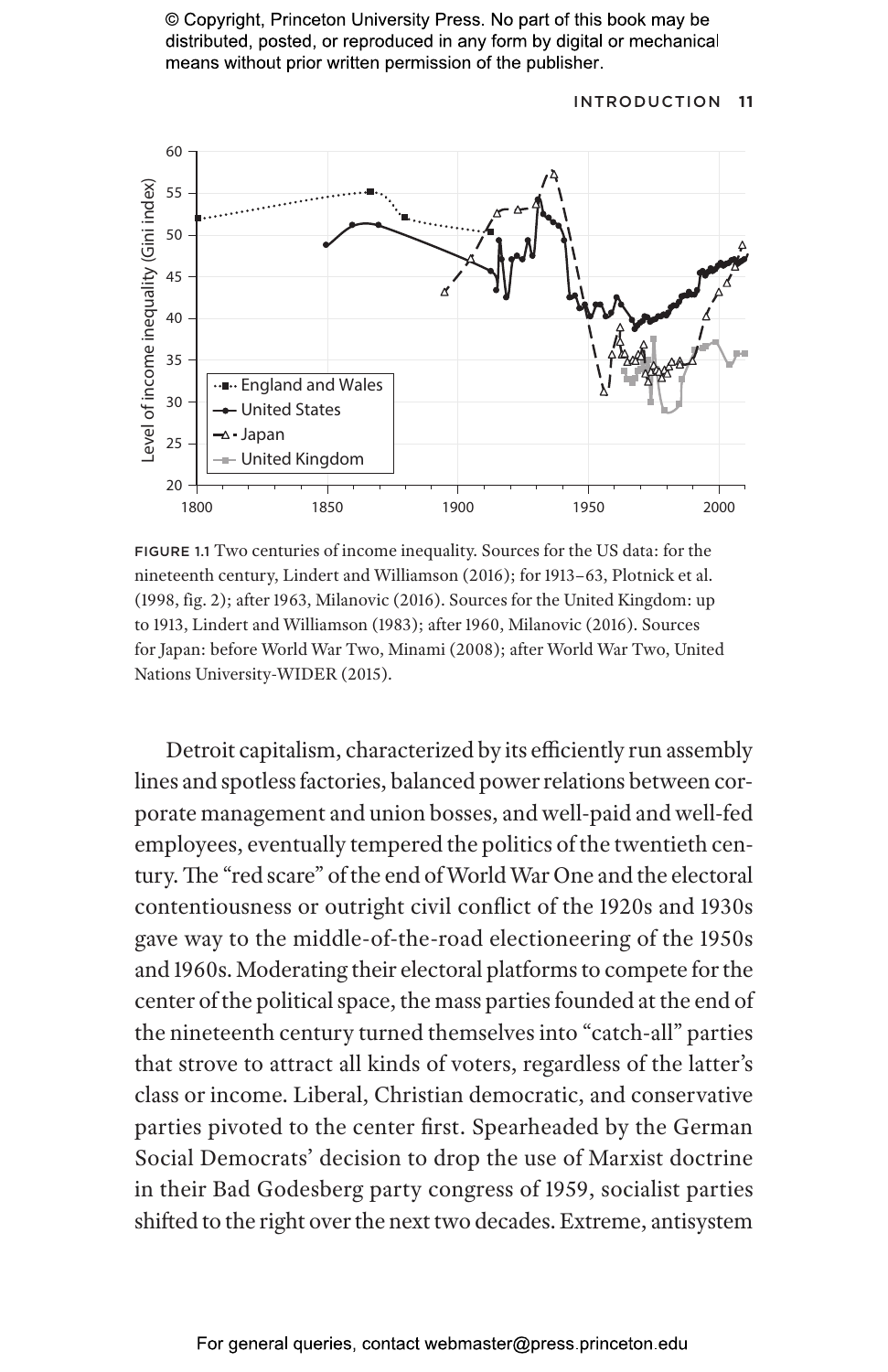#### **12** chapter 1

parties collected few votes in Europe, with the exception of postwar France and Italy, which had large communist parties. By the late 1960s or early 1970s, however, they had formally renounced the use of revolutionary violence. In that context, it did not take long for European left-wing intellectuals to deride democratic elections as meaningless events contested by politicians acting as Tweedledum and Tweedledee, the twins of Lewis Carroll's tale, or as a choice between "gin and tonic and tonic and gin."2

The combination of economic growth and the presence of stable democratic elections resulted in the construction of fully fledged welfare states. Even though the creation of an insurance system to cover industrial accidents and employment shocks and of modest pension schemes took place in several countries in the early decades of the twentieth century (Flora and Heidenheimer 1981), it was the traumatic experiences of the Great Depression of 1929 and World War Two that ushered in the construction of formidable social programs on both sides of the Atlantic. Roosevelt signed the Social Security Act in 1935, creating a broad old-agepension system as well as unemployment insurance, old-age assistance, and programs of aid to families with dependent children. In Scandinavia, the union-business agreements of the 1930s opened the door to even more comprehensive welfare states. In Britain, the Beveridge Report, published in November of 1942, called for the extension of social rights to every citizen in the form of universal health care, a general pension scheme with compulsory retirement ages, subsidized public housing, and free schooling.

In Europe, socialist and Christian democratic parties set up most of those programs. Once in office, however, conservative and liberal parties maintained and occasionally expanded them. As a result, the role of government in the economy grew dramatically. In 1870, public spending was less than ten percent of the total economy in the United States and Europe—with most of it directed to the police and military. Transfers and subsidies accounted for less than one percent of the total economy. By the 1970s, public spending had risen to around forty percent of gross domestic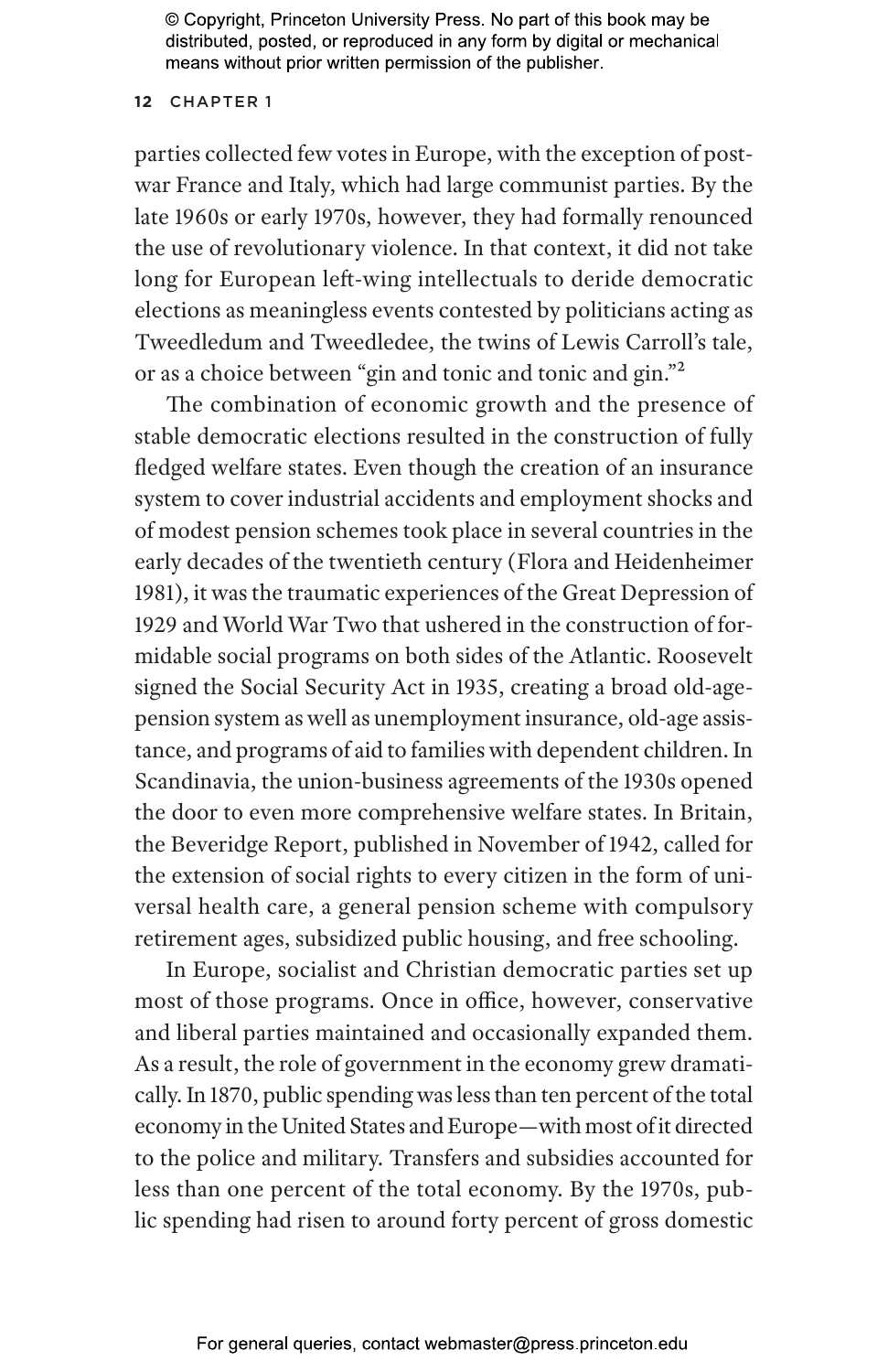## introduction **13**

product (GDP) in large economies and to over fifty percent in small countries—with half of the spending devoted to health, pensions, education, and labor-market programs. Although modern welfare states were mainly designed as insurance mechanisms to alleviate individual risks, such as the loss of employment or oldage infirmity, their impact on income inequality was substantial reinforcing the wage-compression trends of twentieth-century capitalism. Before taxes, the Gini index of industrial democracies fluctuated around 40. After public transfers, it was less than 30 (Pontusson 2005).

## **Steve Jobs**

What many have come to label the golden age of democratic capitalism started to unravel in the 1970s—as the big productivity gains spawned by the great inventions of the late nineteenth century and early twentieth century, from electricity to the steam engine and the assembly line, tapered off. The annual average growth rate in Organization for Economic Cooperation and Development (OECD) economies, which had reached 6.6 percent during 1945–60 and fluctuated around 5 percent until the mid-1970s, fell to about 2 percent afterward. Economic growth picked up in the 1990s, lifted by the invention of the personal computer and the democratization of its use thanks to entrepreneurs like Steve Jobs, the creation of internet, email, and mobile phones, as well as promising steps in robotics and biotechnology. But that improvement proved short-lived. By the 2000s, per capita income growth had fallen to 1.4 percent in the United States (Gordon 2014).

More fundamentally, those new information and communication technologies began to reshape the structure of employment—in a way reversing the effects that the second Industrial Revolution had on labor markets. In the big factories and large corporations of the first half of the twentieth century, capital and semiskilled labor had been complementary to each other. Now, the rapid diffusion of automatized processes—the result, in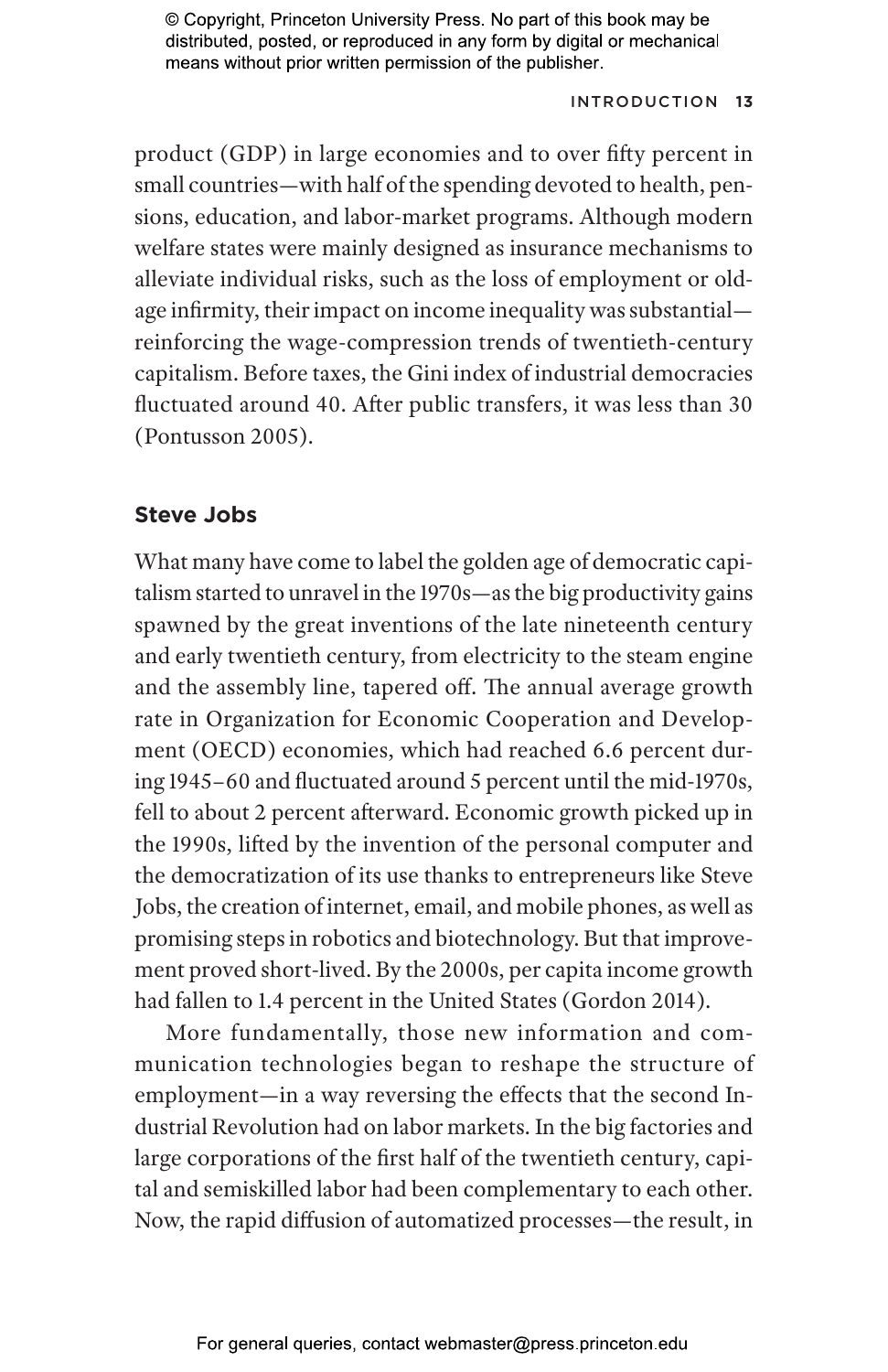#### **14** chapter 1

turn, of having extraordinarily fast microprocessors—was making a substantial fraction of qualified blue-collar workers redundant, in a way similar to what had happened to artisans in the early part of the nineteenth century. The number of US factory workers shrunk from a postwar peak of nearly 19.5 million in 1979 to about 12 million in 2014, even though total manufacturing output (in real dollars adjusted for inflation) roughly doubled in the same period of time.3 Europe experienced a similar downward trend: manufacturing jobs accounted for over one-fifth of all employment in 1970 but less than one-tenth in the middle of the 2010s.

The impact of automation was not limited to industrial jobs. Complex software programs can now perform an increasing number of the routinary tasks that used to be part and parcel of a wide range of traditional white-collar jobs, from accounting and administrative support to travel agency. Routine occupations, that is, those jobs composed of tasks that imply following a well-defined number of procedures (and that can be reproduced by machines fed with appropriate rules and algorithms), employed almost fortyfive percent of the working-age population in the United States until the mid-1980s. By 2014, that share had declined to around thirty-one percent (Cortes, Jaimovisch, and Siu 2017). By contrast, the number of professional and managerial jobs, which are low in routinized tasks and highly reliant on abstract, relatively creative thought processes, has risen steadily. In the United States, the share of high-skill occupations (managers and professionals) over total employment grew from almost twenty-eight percent of all civilian employment in 1980 to thirty-nine percent in 2010 (L. Katz and Margo 2014). Similar changes have taken place in Europe.

In combination with a sharp drop in transportation costs, the information and communication revolution globalized trade at a truly worldwide scale after the late 1970s, intensifying, as a result, the direct employment effects triggered by the invention of the personal computer. The rise of newly industrialized countries, such as the so-called East Asian Tigers, and the growing practice of job offshoring put an end to the international division of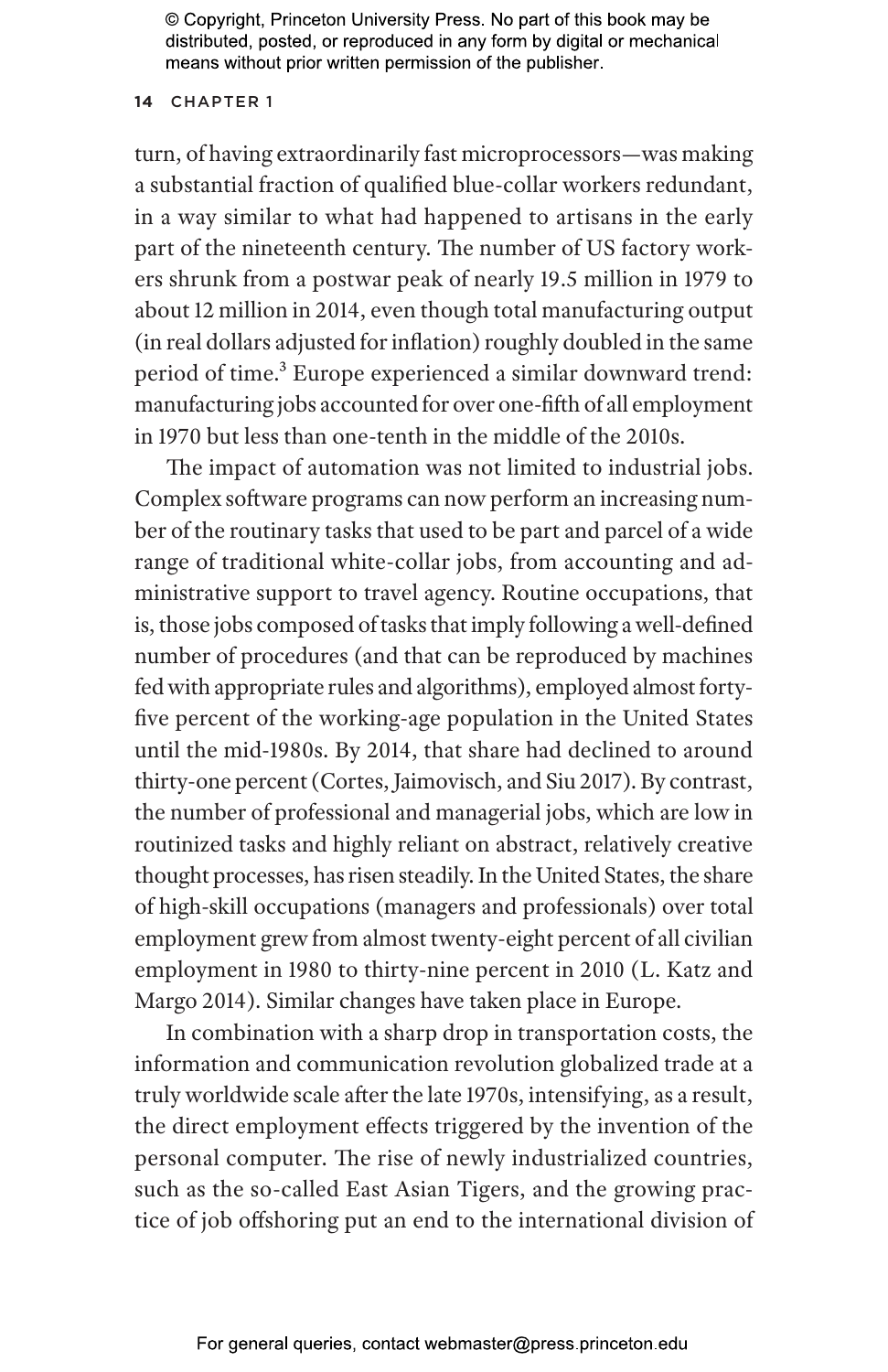#### introduction **15**

labor prevalent during the postwar period, characterized by a rich core of industrial economies, tightly interconnected through intraindustry trade, and a southern periphery specialized in exporting raw materials. An increasing number of American, European, and Japanese companies—from toy- and other consumer-goods makers in the 1970s to electronics companies in the 2000s—unbundled their production operations across the world, maintaining highly paid tasks in their national headquarters while moving low-wage jobs to developing countries. The hyperglobalization of the late twentieth century eroded the job status and wages of blue-collar industrial workers and the administrative middle class in advanced industrial economies. Recent estimates attribute about one-third of all employment losses in the last few decades to trade and the relocation of production abroad.

Those divergent trends in the structure of employment—with demand falling for manual and clerical positions and rising for highly educated individuals—translated into a wider wage structure and a more unequal distribution of incomes. Since the middle of the 1970s, median male earnings—that is, the income received by men at the fiftieth percentile of the earnings distribution—have remained stagnant in the United States—once we adjust them for inflation. In Japan and Europe, median salaries have performed slightly better, but they have still risen much less than the overall economy. Wages for those in the bottom quintile of the earnings distribution have done much worse—dropping in real terms in the United States and the United Kingdom and barely increasing in the other advanced economies. In the meantime, earnings have doubled for individuals with postgraduate education and grown by almost fifty percent for those holding bachelor degrees in the United States in the last half century. Less dramatic but similar wage dynamics have taken place in the majority of advanced industrial economies, so that by 2010 the earnings of an individual in the ninetieth percentile of the wage distribution were three to five times greater than the earnings of an individual at the tenth percentile of the same distribution. In those European countries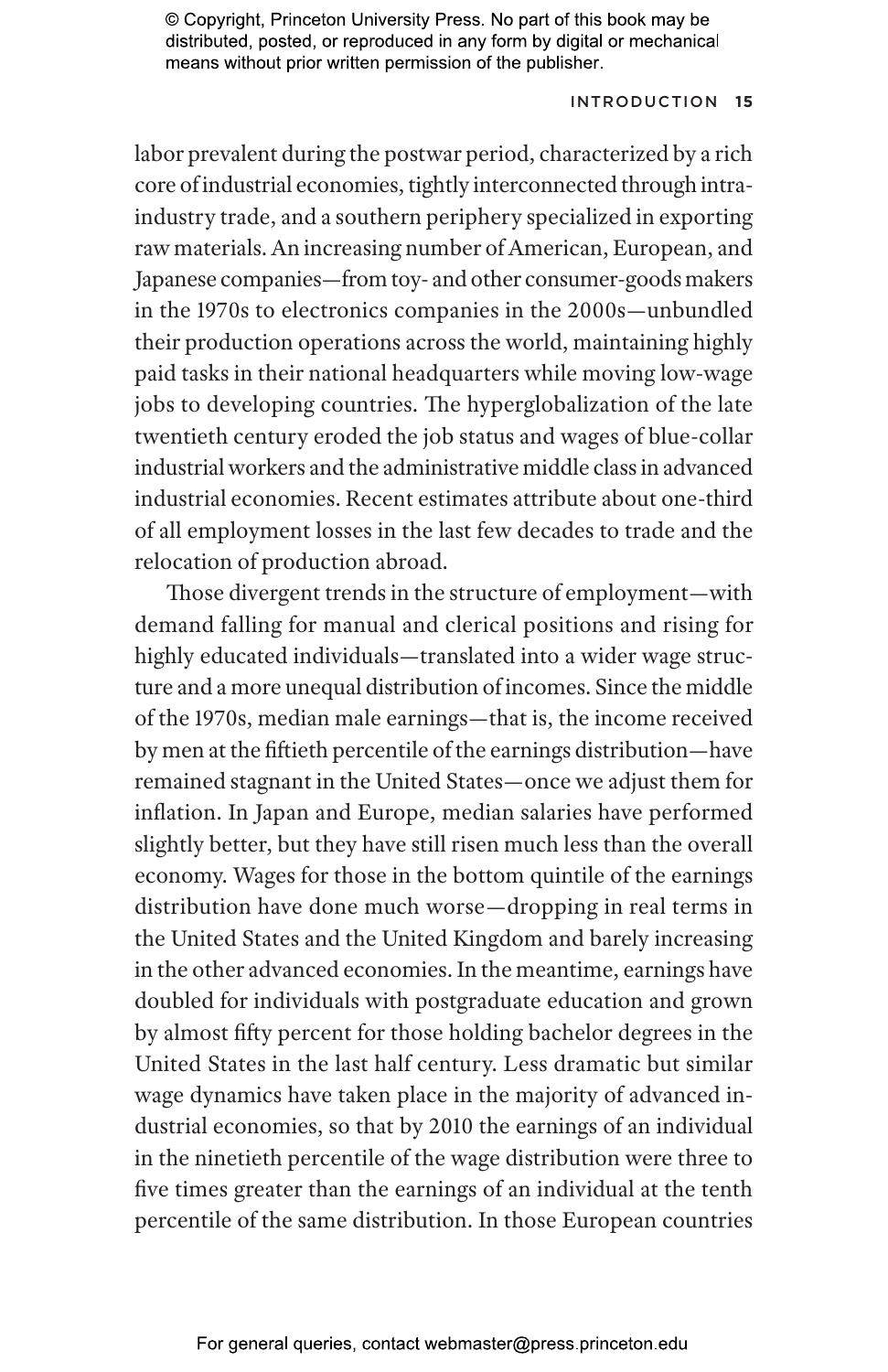#### **16** chapter 1

where earnings inequality has remained unchanged, the cost has often been very tepid employment growth.

The unwinding of the Detroit economic model eventually shook the social and political consensus of the postwar period. Dissatisfaction with political institutions and the political establishment grew across almost all countries. In the United States, the share of people believing that government is run for the benefit of a few big interests doubled to over seventy percent in two decades (Dalton 2004, figs. 2.2, 2.3). In most European countries, the proportion of respondents trusting politicians dropped from about one-half in the early 1970s to less than one-third in the late 1990s. Much of the growing mistrust was concentrated among those most hurt by economic change. In 2012, almost forty percent of British respondents with no educational qualifications and a third of workingclass respondents agreed strongly with the statement "people like me have no say in government"—more than twice the rate for university-educated respondents (R. Ford and Goodwin 2014). In the United States, individuals with a high-school diploma were (and are) much less likely to trust the federal government than those with a graduate or postgraduate education. Over time, political disaffection morphed into political disengagement. The rate of electoral abstention in Europe rose from seventeen percent in 1974 to thirty-three percent in 2016. Most of the drop in turnout took place among the social strata most affected by economic change. Abstention rates among low-income voters have become two to three times higher than among high-income individuals. Young cohorts, who have borne a good share of the costs of a changing labor market, are now abstaining at twice the rate of senior voters.

The political and electoral landscape has become more heterogeneous—marked by increasingly divergent interests between business owners (particularly those in high-tech firms with huge stock valuations and minimal workforces) and the rest of society, and between highly educated individuals, able to benefit from the spread of computational technologies and hyperglobalization, and the rest of the workforce. American politics has become much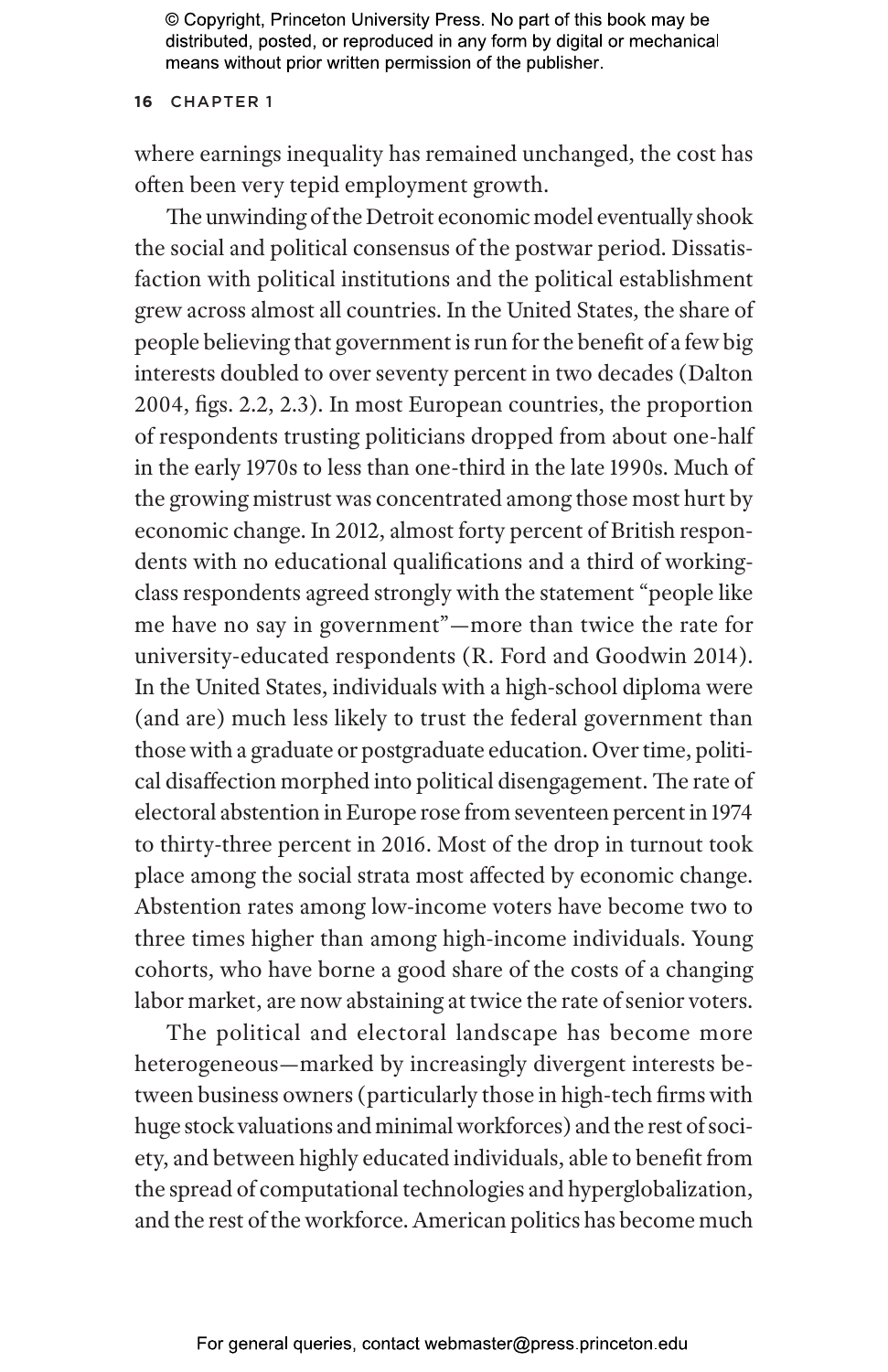## introduction **17**

more polarized than in the past. The broad bipartisan consensus that was a feature of American politics in the 1950s and 1960s has given way to highly ideological and strict party-line voting behavior. In Europe, support for liberal, Christian democratic, and social democratic parties, who had dominated the political landscape since the interwar period, fell by twenty-five percentage points between 1975 and 2015—mostly to abstention. Then, in the wake of the Great Recession, the share of voters casting their ballots to either anti-immigration, anti–European Union rightwing platforms (mostly in northern Europe) or radical, populist left-wing movements (particularly in southern Europe) grew to almost one-quarter in 2015.

# **Machine Learning**

The defeat in 1997 of Garry Kasparov, then reigning world chess champion, at the hands of Deep Blue, a powerful chess-playing machine developed by IBM, was hailed as the definitive sign that machines would replace humans in either all or a broad swath of intellectual and economic activities. The rise of robots could take several decades to happen—after all, the first person to suggest a "computing routine or 'program'" to play chess was the American mathematician Claude Shannon back in 1949 and the first chessplaying computer had been tried, with little success, in the Los Alamos National Laboratory in 1956—but, many claimed, it would eventually come to fruition.

Today's state of chess playing points to a less dramatic, even if still highly challenging, future in the relationship between machines and humans. Less than a decade after the victory of Deep Blue, the game was transformed by the invention of "centaur chess"—matches where human players team up with computers to exploit the latter's ability to retrieve and examine thousands of chess moves and countermoves. As it turned out, the combination of humans' creativity and strategic insights with machines' tactical acumen allowed simple amateurs to beat the strongest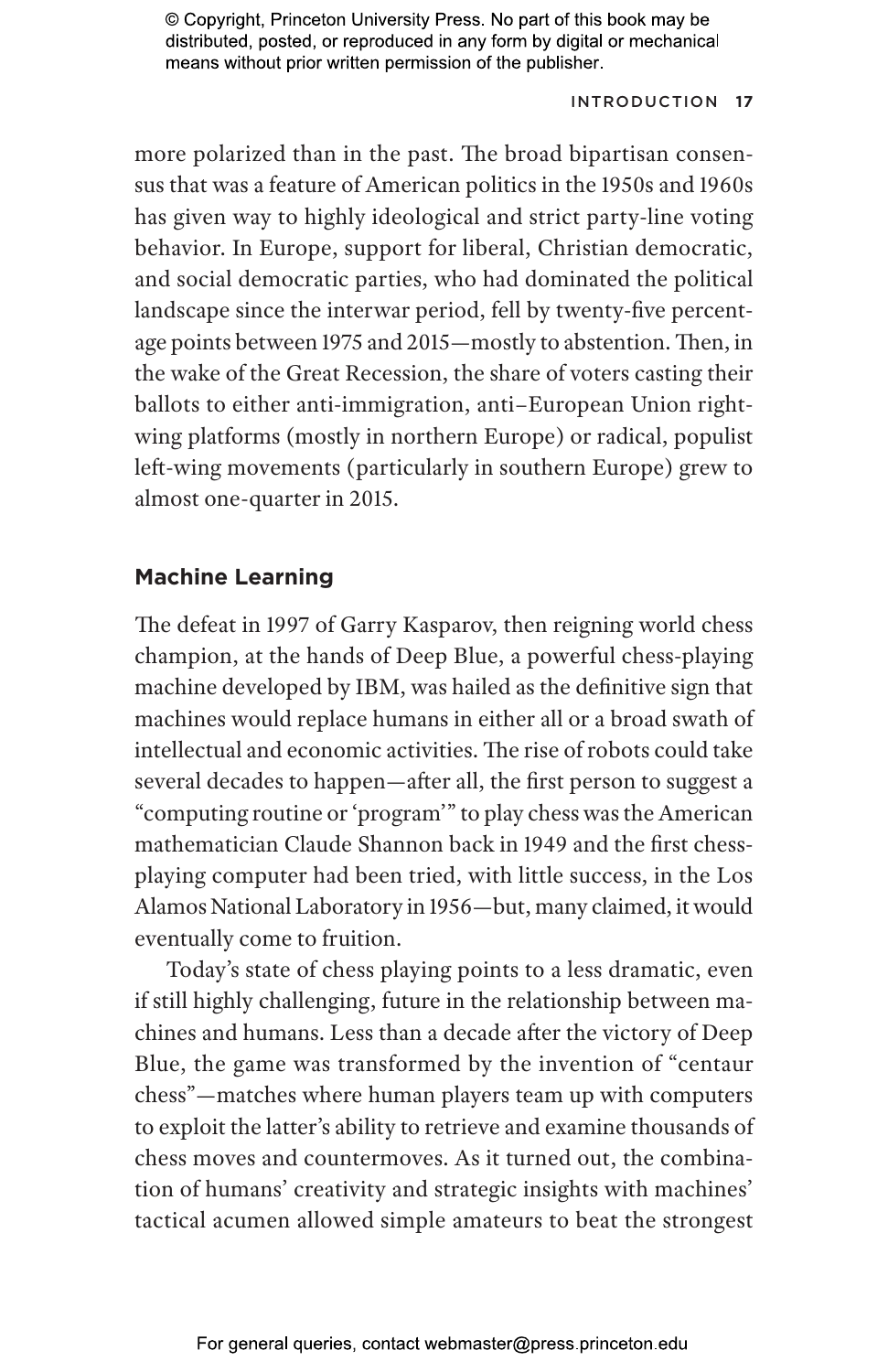#### **18** chapter 1

chess-playing machines—sometimes with more success than grandmasters, who often thought they knew better than computers.4 Hence, if chess playing has any predictive value about the future of the economy in general, even though extremely sophisticated computational and information technologies (of the kind that are still in the making) may take over many of the jobs currently done by humans, they will be also likely to enhance our ability to work and produce. In other words, machines and humans will remain complementary to, rather than strict substitutes for, each other.

That complementarity will differ, however, across individuals. At this point in time, only a fraction of the labor force seems to enjoy the skills, talents, and flexibility to work with and take advantage of these new technologies—to succeed, as it were, in "centaur jobs." As a result, the process of employment dislocation and economic polarization that we are witnessing will probably accelerate in the medium term. If so, the democratic capitalist deal that defined a good part of the twentieth century could find itself at a major political crossroads—one where our societies could be torn apart between the employment and wage dislocations brought about by technological progress and the equalizing tendencies and demands inherent to a democratic system.

The rise of those political and social tensions does not imply, however, that there is a unique, predetermined social and political outcome ahead of us—one where the key institutions of twentieth-century democratic capitalism will buckle under the weight of mounting joblessness and growing wage inequality. Although Silicon Valley capitalism and Manchester capitalism may resemble each other in terms of their disruptive impact on employment, the stagnation of wages they brought to certain social strata, and their level of economic inequality, they differ, at the very least, on two critical dimensions: first, we are now much wealthier; second, fully democratic institutions and relatively capable bureaucracies have been in place in the richest parts of the globe for several decades.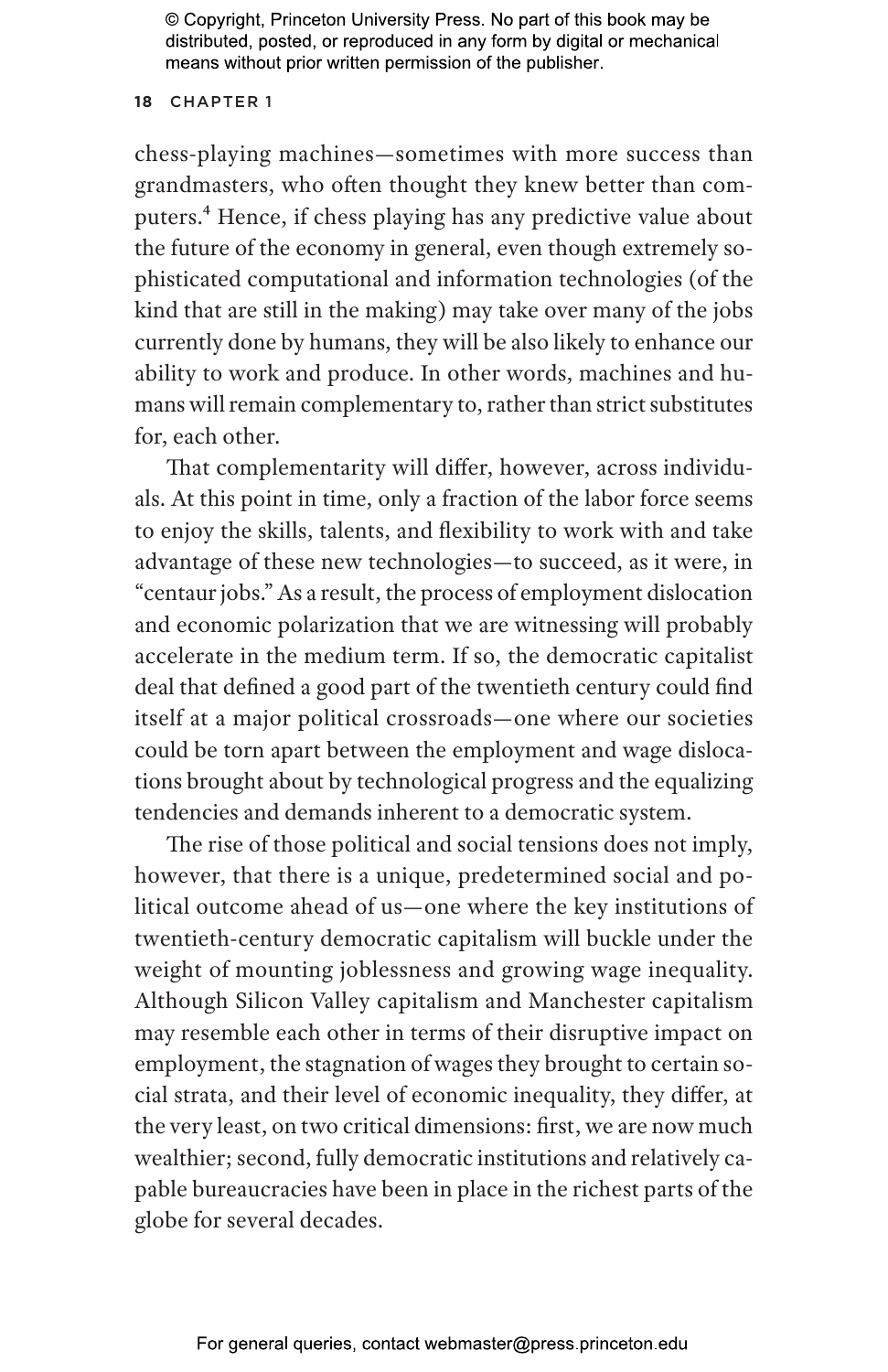#### introduction **19**



FIGURE 1.2 Per capita income, 1870–2010. Source: Bolt and van Zanden (2014).

As shown in figure 1.2, average income per person (reported in constant dollars of 1990) is about ten to fifteen times larger today than 150 years ago in North America, Europe, and Japan. It should therefore be possible to use our representative institutions to harness this massive buildup in wealth to smooth the technological transformations of the present and, in the process, to pursue the main collective objective—guaranteeing relatively equal life chances to all—that defined the middle and late decades of the twentieth century. That arguably calls for two types of interventions: firstly, providing everyone with the kinds of talents and skills that are complementary to the new technologies of production; secondly, compensating and protecting those individuals who may become underemployed or directly unemployable.

In the world of Manchester capitalism, formal skills were of little importance. All that counted was having cheap workers who could manipulate, in a mechanical way, rather rudimentary machines: children and illiterate adults. Neither businesses nor the state had much of an interest in "wasting" money funding educational schemes that were irrelevant to factory jobs. As a matter of fact, working families did not either: any year "lost" by their children attending school implied taking less money without any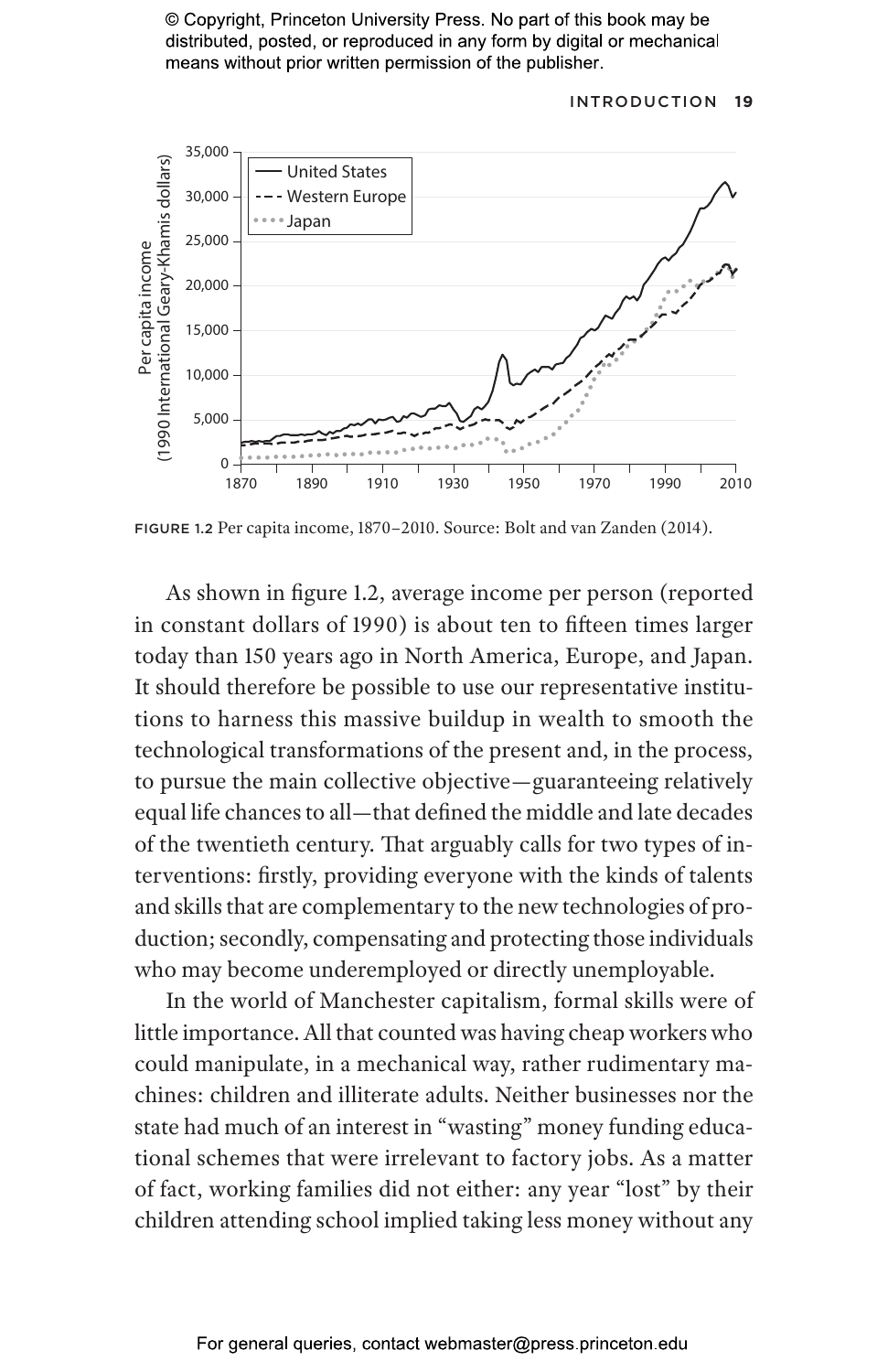#### **20** chapter 1

certainty that they would get better jobs and higher wages later on. By contrast, the diffusion of "Detroit" technologies coincided, for a good reason, with the expansion of school enrolment and the corresponding broadening of the American and European middle classes. States, corporations, and individuals had strong incentives to fund primary and high schools and/or vocational training institutions because Detroit capitalism led to the rise of occupations that required labor to have some basic literacy and numeracy competencies. In the future, as the Silicon Valley technological revolution progresses, the utility of some—the most basic and "routinizable"—skills will continue to decay, precisely because algorithms and computer programs are good at reproducing them. By contrast, other types of competencies, which are generally associated with relatively long educational processes and with "soft" abilities such as creativity or interpersonal skills, will rise in value. Investing in the generation of "centaur-like" aptitudes will be necessary to spread the benefits of the new technological revolution.

Producing that kind of human capital, however, may not be possible for everyone, or even sufficient in the long run. Up to this point, the process of automation has relied on feeding a computer (such as Deep Blue) with a program or set of strictly defined rules that imitate the actions and calculations of humans. Yet, in the last few years, programmers have developed new techniques, broadly defined as "machine learning," that allow computers to program themselves. After being instructed with the general rules of a game and/or fed with data, machines build up their own procedures to solve the problem at hand. In December 2017, for instance, the artificial-intelligence company DeepMind released AlphaZero, a generic algorithm that, with no chess knowledge at all, trained itself for a few hours, and went on to beat the world-champion chess program, Stockfish 8, in a one-hundred-game matchup. With these new technologies already succeeding at more complex games and tasks than chess, such as Go or image recognition, there is a distinct possibility that humans will become superfluous in a broader set of tasks at some point in the future. That, some claim,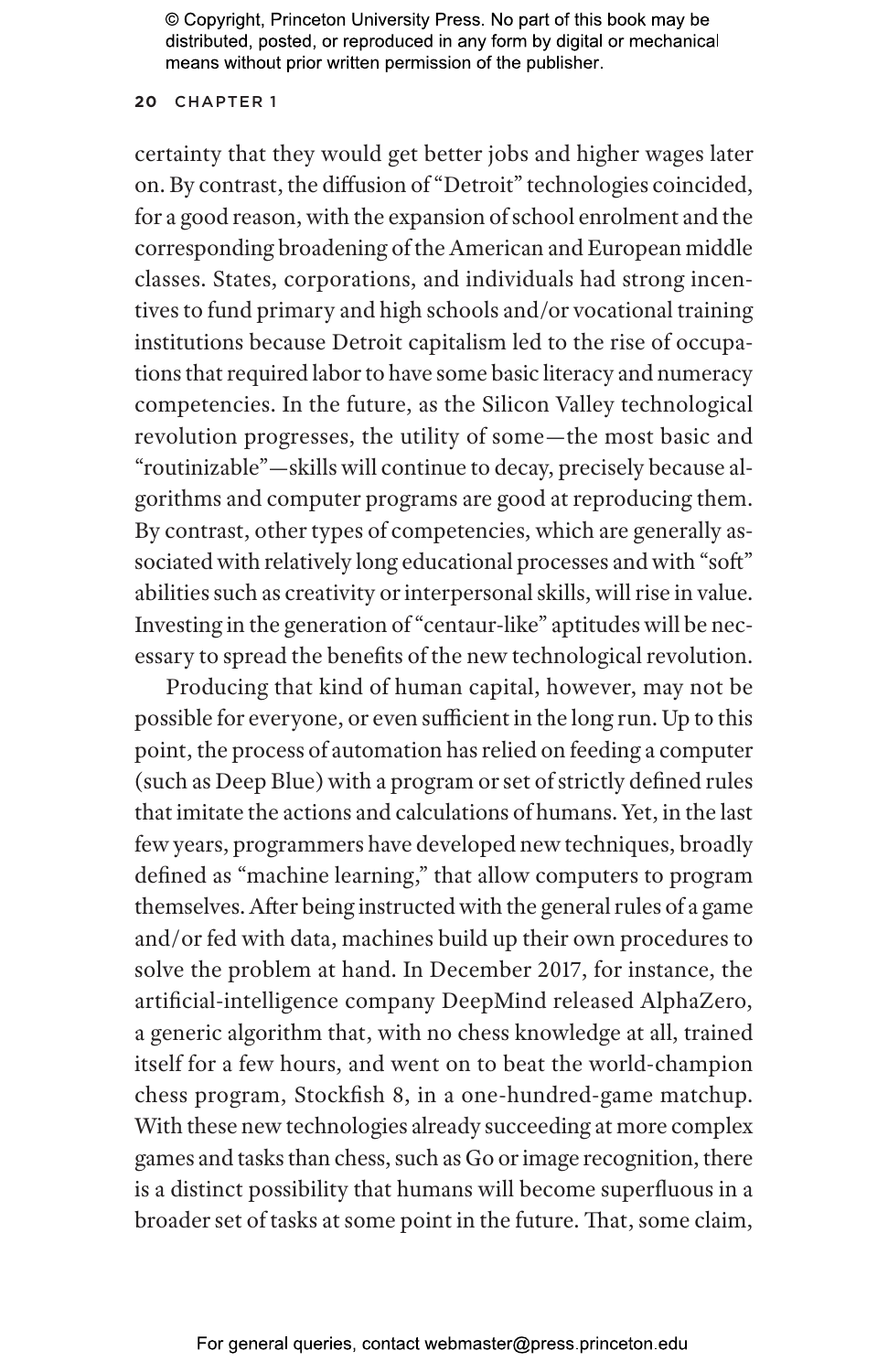## introduction **21**

may involve reinforcing or setting up mechanisms to guarantee some basic income for the unemployed or unemployable. It may even entail "socializing" the ownership of those new technologies to ensure that their profits are shared as widely as possible.

## **Plan of the Book**

Examining the challenges raised by technological change and its effects on employment, wages, and politics, as well as discussing how we may respond to them, requires exploring the interplay of economic and political institutions since the first Industrial Revolution. That is what I do in the rest of this book, which is structured as a kind of funnel—paying widening attention and space to those events, institutions, and problems that are closer to us in time. Although the chapters are organized, when we consider them together, to support the main claims of the book (about the impact of technological change on the structure of production and on the kind of labor that is complementary to machines, and, as a result, on wages, inequality, and political institutions), the reader should be able to read each one of them as a separate, self-contained piece of information on the puzzle of the interaction between democracy and capitalism for each one of the periods under analysis.

The next chapter, "Manchester," sketches in relatively broad strokes the nature of nineteenth-century capitalism and its relationship to its contemporary political institutions. As such, the chapter provides information about the new technologies of the first Industrial Revolution, their consequences on overall growth and the welfare of labor, and their ultimate political effects. Nevertheless, "Manchester" is mainly written as a conceptual exploration of the two building blocks of the book: modern (industrial) capitalism and representative democracy. With that goal in mind, the chapter often relies on the contributions of key intellectual witnesses of that historical period, such as Adam Smith, Karl Marx, and John S. Mill, whose ideas have come back in force in current debates about the future of both capitalism and democracy. More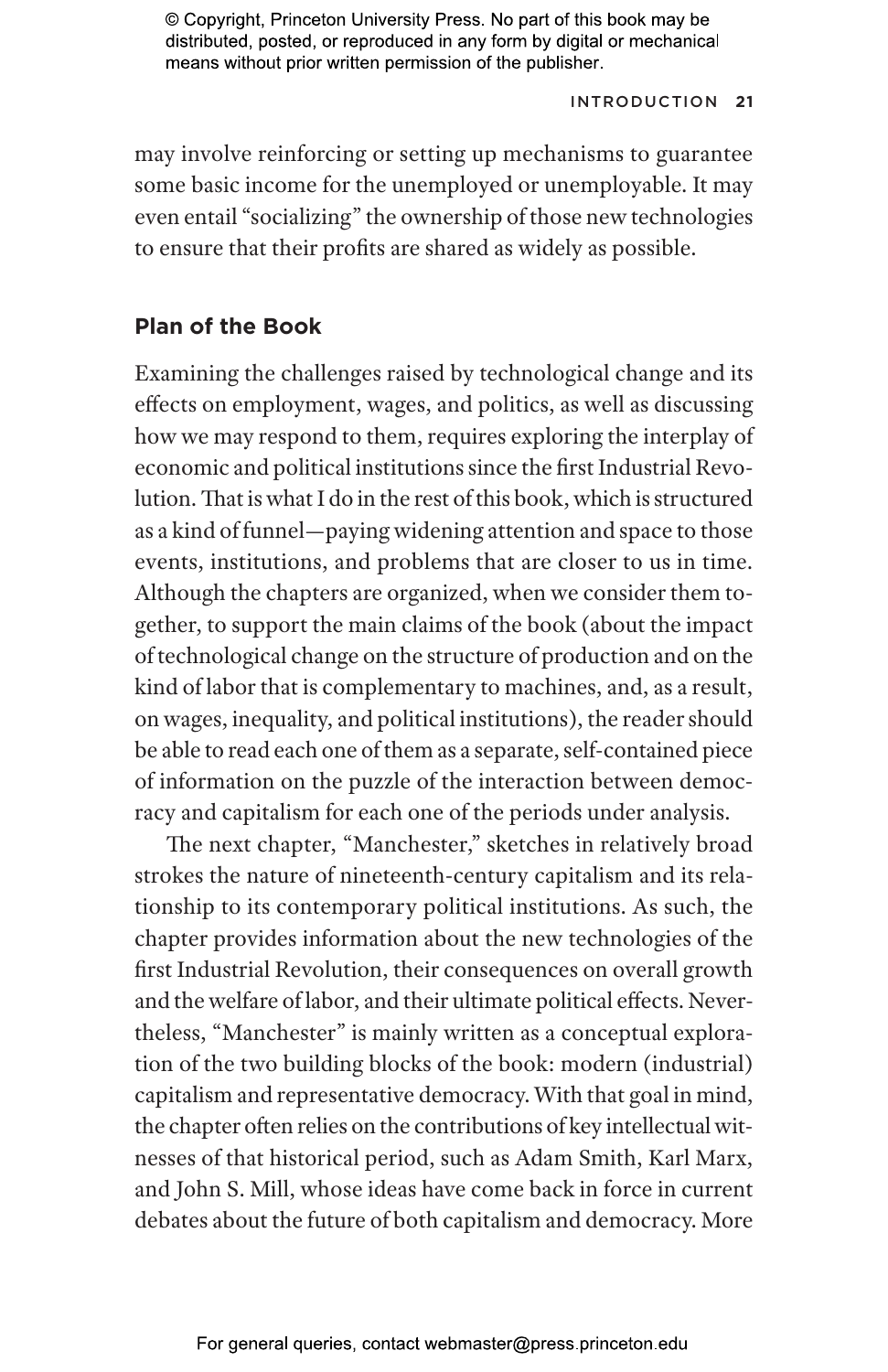#### **22** chapter 1

specifically, the chapter introduces the main narrative arc of the book to the reader: how industrial entrepreneurs, in their search for higher profits (the engine of capitalism), push for higher levels of automation in the production process; how a specific level of automation makes a particular type of labor complementary to the new technology of production and, therefore, especially sought after by businesses; how that complementarity affects, in turn, wages and living standards across the entire workforce; and how those changes give rise to a fresh set of political challenges. During the first phase of the Industrial Revolution, the growing mechanization of manufacturing and the creation of the factory resulted in the substitution of unskilled workers for a traditional class of craftsmen employed in artisanal shops. That complementary between machines and an illiterate or minimally educated labor informed, in turn, the low wages and poor living conditions of the working class. It was for that reason that conservatives and liberals, as well as socialist intellectuals and politicians, despaired of reconciling capitalism with democracy.

Chapter 3, "Detroit," examines, at much more length and with more fine-grained data than the previous chapter, the production revolution brought about by the assembly line and related technologies, its employment and income consequences, and the ways in which those changes laid the foundations for the triumph of the system of democratic capitalism during the best part of the twentieth century. As automation progressed, semiskilled and skilled individuals replaced unskilled workers as the main type of labor complementary to capital. The demand for lowermiddle- and middle-class jobs, jointly with the expansion of secondary education, resulted in the formation of a broad affluent working class. In turn, fast economic growth and the relative equalization of incomes made social peace and universal suffrage possible. That new model was so successful, at least relative to Manchester, that many came to see democracy and capitalism as fostering, together, a virtuous political and economic cycle: capitalism produced the wealth that sustained political freedom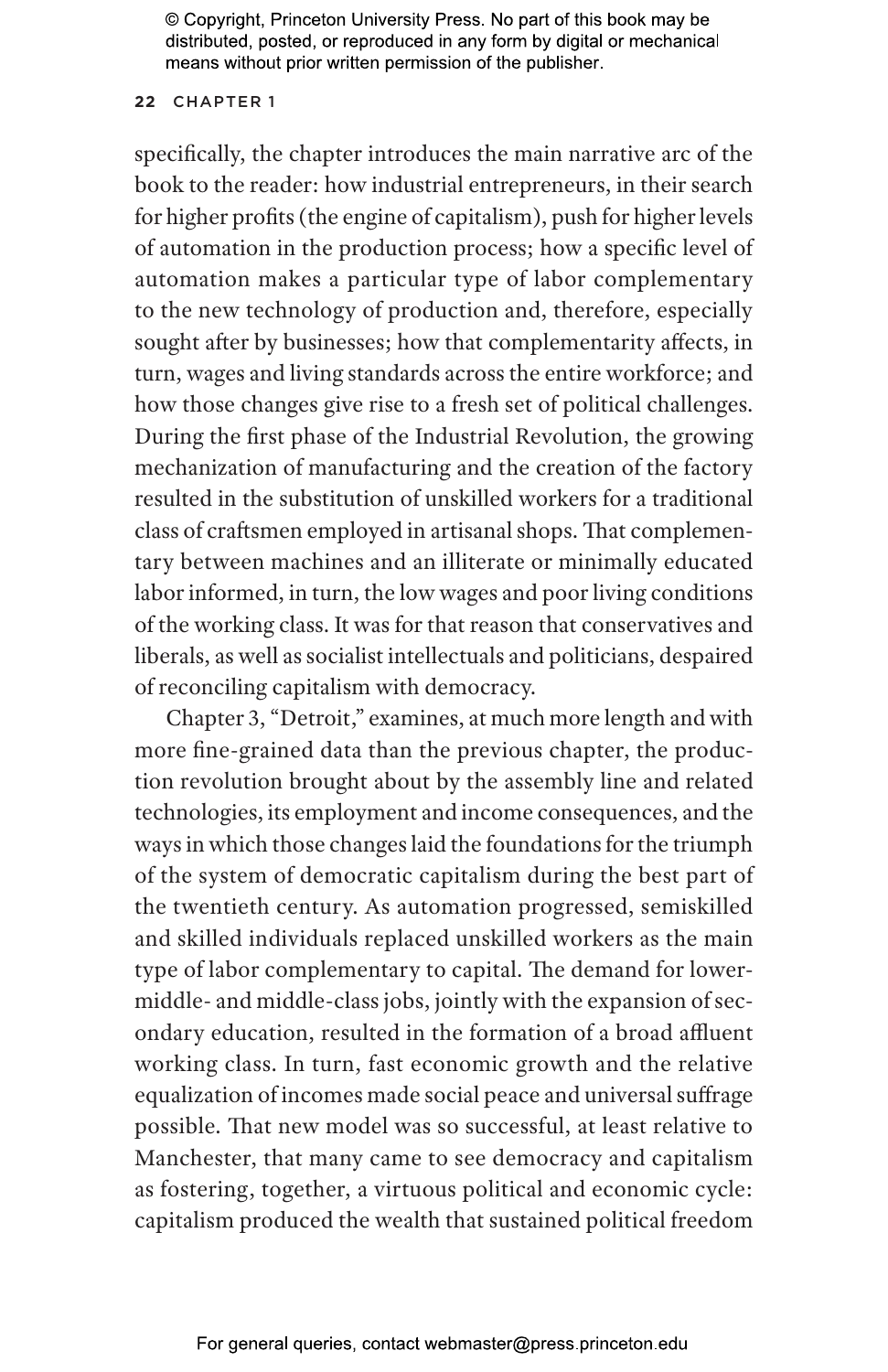## introduction **23**

and made governmental turnover at the polls acceptable to elections' losers; democratic states provided both accountable political institutions and a well-fed, healthy, and well-trained labor force—which together incentivized capital investment and more technological progress.

The core of the book, formed by its last three chapters, addresses the present and future of the emerging capitalism of the late twentieth and early twenty-first centuries. Chapter 4, "Silicon Valley," describes how the information and communication technologies of the last few decades, by making highly skilled labor the main complement of capital in the production process and fostering the current process of globalization, have broken the equalizing tendencies of Detroit and confronted governments in advanced economies with a growing trade-off between employment and inequality. Chapter 5, "Dire Straits," moves on to explore the electoral and political effects of those transformations. It provides fresh data on the rise of political disenchantment and electoral abstention among voters in advanced industrial economies. It shows the erosion of popular support for the old parties that constructed the democratic capitalist deal during the Detroit period. And it examines, employing simple but useful tools developed by current scholars of politics, the causes, nature, and prospects of so-called "populist" parties.

Chapter 6, "Robots vs. Democracy?," discusses the overall impact of future automation as well as the economic and political responses we should develop to exploit its benefits and tame its potential threats. I consider, in the first place, the effects of automation on the demand for particular types of labor and on our ability to meet those changes by training our workforce. I then reflect on its impact on the ownership of capital, mostly questioning a rather extended thesis that asserts that robotization will ineluctably result in the "hyperconcentration" of wealth in a few hands. Next, I consider the political consequences of the computer revolution. Contrary to some catastrophizing claims, I find little support for the idea that it will jeopardize democracy and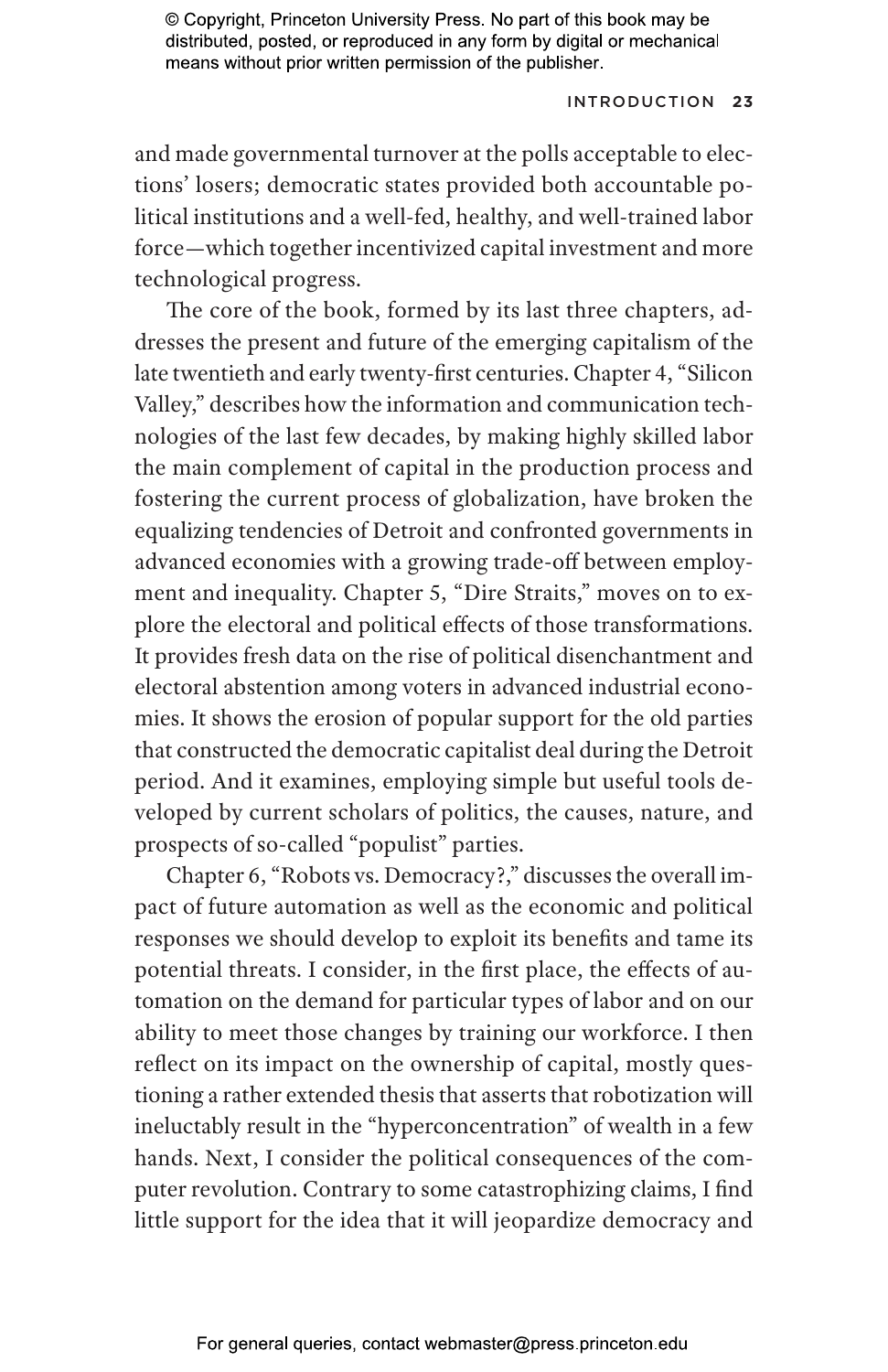#### **24** chapter 1

holding regular elections per se. Still, I identify a potential decline in the level of political accountability of policy makers vis-à-vis public opinion, and I suggest, accordingly, a range of legal and political reforms to avoid it. Making sure that democratic institutions remain as representative and as close to citizens as possible will be crucial to ensure that governments administer the gains of the ongoing technological revolution to the advantage of the great majority. The policies that they deploy will depend on the (still uncertain) intensity of technological change—and will range from aggressive educational investment through antitrust measures to, exceptionally, some socialization of the ownership of capital. I close the book by warning about the future (not necessarily positive) effects of Silicon Valley capitalism on both newly developed economies and developing countries—the full automation of production may stop or even undo their recent economic growth—and on the evolution of globalization and transnational migration flows.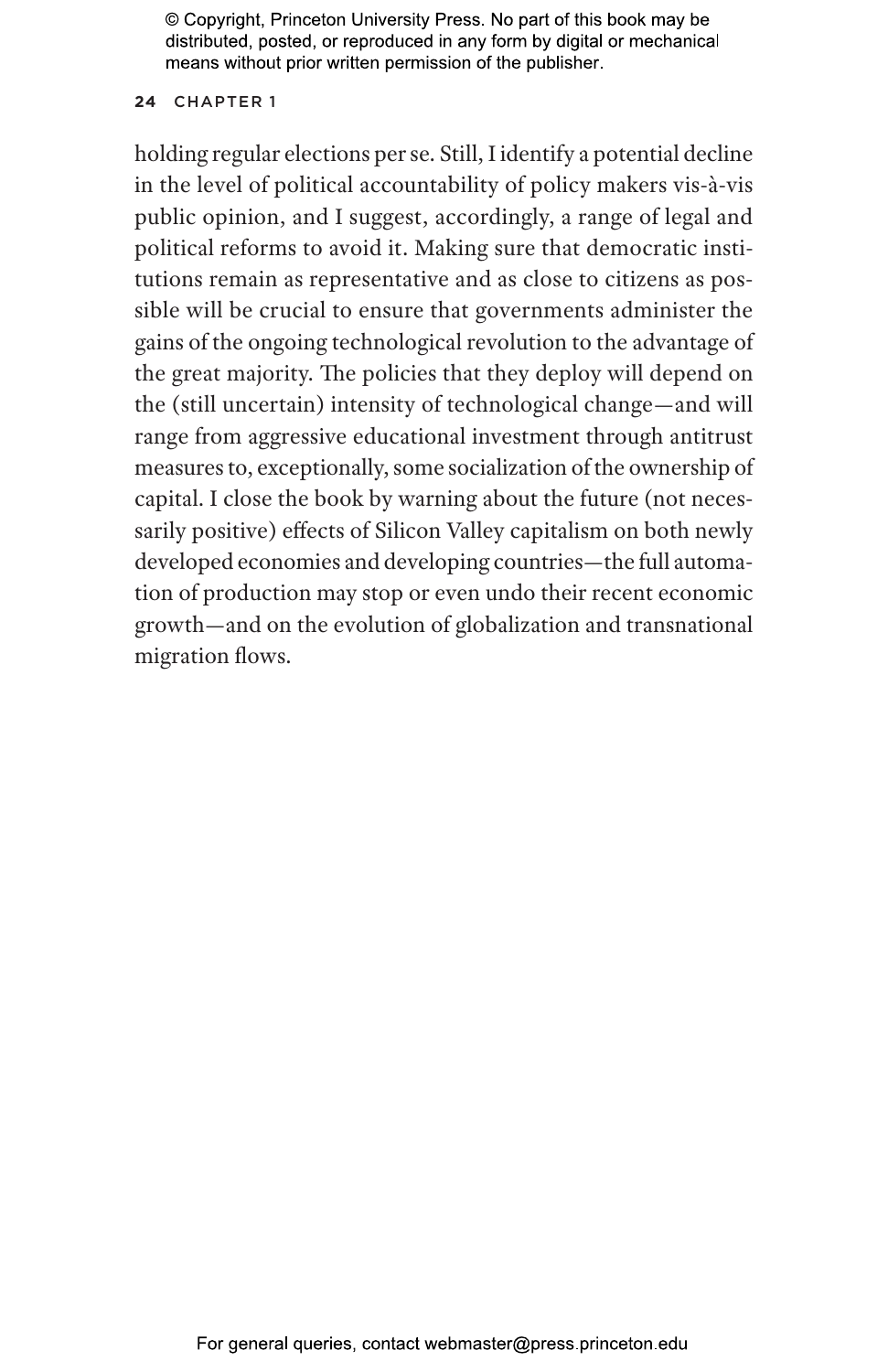# **INDEX**

Ackerman, Bruce, 197, 226n14 Airbnb, 188–89 Alford, Robert R., 93 Alford index, 93–96 Allen, Robert, 38 AlphaZero, 20 Alt, James, 153 American Federation of Labor (AFL), 71 American Tobacco Company, 60 Apple, 101, 112–13, 186 Ariely, Dan, 193 Arkwright, Richard, 5, 26 Armstrong, S., 179 Arntz, Melanie, 225n3 Aron, Raymond, 89 artificial intelligence, 102, 178–80 assembly lines, 9, 51–54 AT&T, 103 Attlee, Clement, 92 Australia: class-based voting in, 93–96; concentration of income in, 10; earnings dispersion and creation of private employment in, 131; political trust, downward trend in, 148; rioters transported to, 41 authoritarianism/authoritarian regimes, 87, 91–92, 191–92, 202–4, 212 automation: demand for labor and, 180–81; the evolution of capital and, 184–89; impact of, the range of predictions regarding, 177–80; jobs that are automatable, percentage of, 225n3; outside the West, potential impact of, 210–14; politics and, the range of predictions regarding, 189–90; supply of labor and, 181–84.

*See also* computers; technological innovation automation, responses to: human capital formation, 204–5; Luddite policy program blocking technological change, 225n23; socialization of capital ownership, 209–10; universal basic income (UBI), provision of, 205–9 Autor, David, 103–4 Ayres, Ian, 197, 226n14 Baroche, Jules, 44 Barro, Robert J., 77 Bartels, Larry, 195 batch-production system, 53–54 Bayard, Kimberly, 113 Beckman, Arnold, 98 Bell, Daniel, 88–89, 91, 96 Beramendi, Pablo, 74 BMW, 112 Bonsack, James Albert, 54 Bornholdt, Oscar, 51 Bresnahan, Timothy, 104 Bretton Woods system, establishment of, 8 Britain. *See* United Kingdom Bryan, William Jennings, 82 Byrne, David, 113

campaign funding, 195 capital concentration/ownership, 209–10, 213 capitalism: automation and the evolution of capital, 184–89; barriers to becoming a capitalist, 185–86;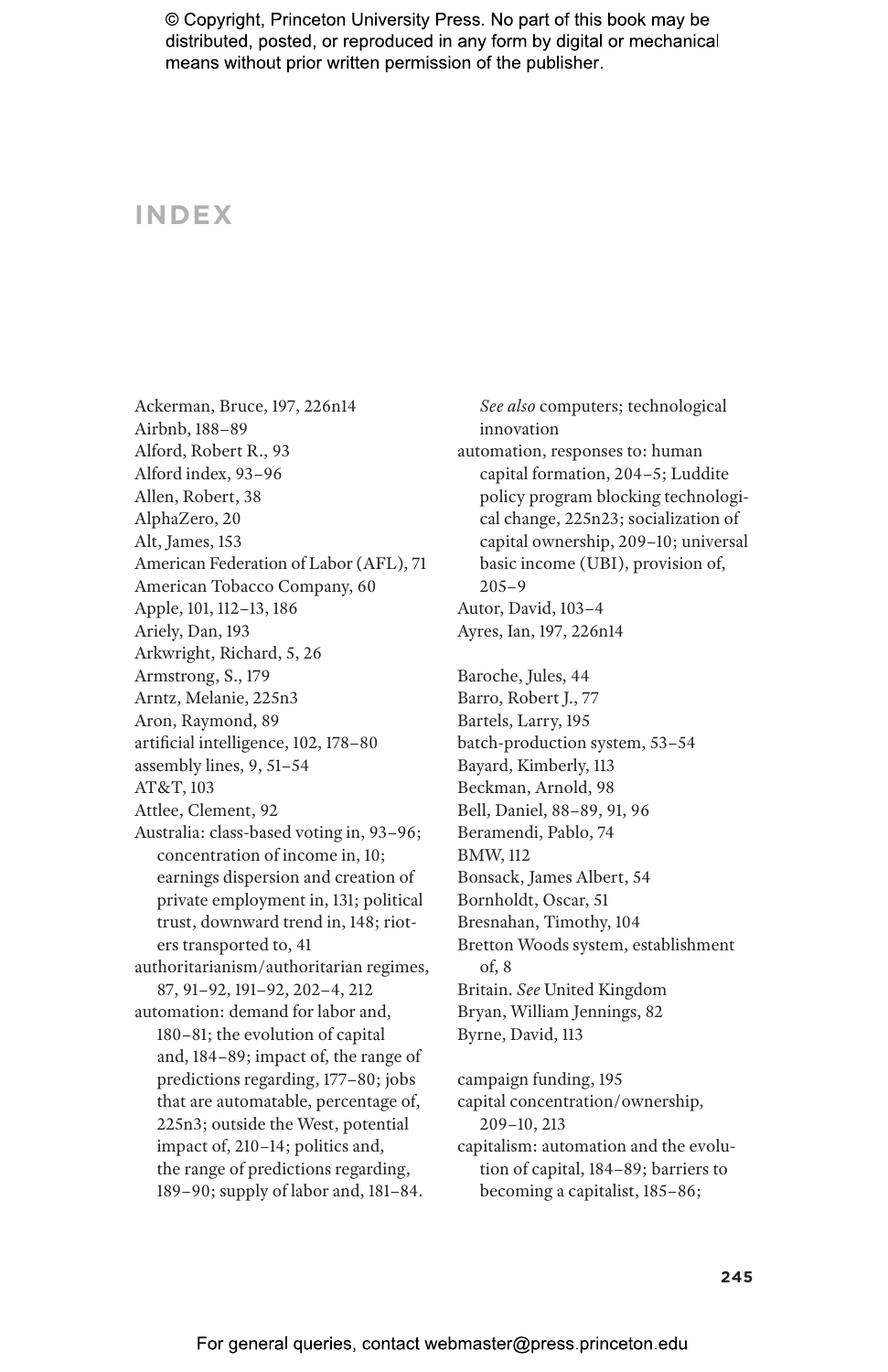#### **246** index

capitalism (*continued*) capital ownership, proposal for socialization of, 209–10; collapse of and growing inequality, 136–37; crony, 199; Detroit (*see* Detroit capitalism); end of, Marx's prediction of, 6, 38, 136; Manchester (*see* Manchester capitalism); Silicon Valley (*see* Silicon Valley capitalism); technological change, elimination of barriers to becoming a capitalist through, 187–89

capitalism and democracy, reconciliation of: democratic capitalism, establishment of, 7–10, 214–15; democratic capitalism, key questions regarding the possibility of, 176; under Detroit capitalism, 11–13, 84–86 (*see also* Detroit capitalism); doubts about during the second half of the nineteenth century, 42–44; European relative success with post-World War II, 88–91; European struggles with during the interwar period until post-World War II, 86– 88; Marx on the impossibility of, 42; moderation of politics and achievement of during the mid-twentieth century, 92–96; revolutionary challenges to, early twentiethcentury, 6–7, 48; under Silicon Valley capitalism, 18, 215; tensions associated with, 214; tenuous efforts during the nineteenth century, 6 (*see also* Manchester capitalism) Carnegie, Andrew, 53, 60 Carnegie Steel Corporation (later US Steel Corporation), 53 Carroll, Lewis, 12 centaur jobs, 18 Chandler, Alfred, 101 Chartist movement, 40–41, 43 Chevènement, Pierre, 171 China, People's Republic of: GDP per capita, increase in, 211; income growth in, 2; vertical specialization

and the relationship of imports and exports in, 114

class-based voting, 93–96, 219 class structure, Marx on, 32 Colt, Samuel, 50 Commune of Paris, 42 comparative advantage, exploitation of, 112, 114, 188, 210–11 complementarities, capital-labor, 61, 105 computers: chess-playing, 17–18, 20; employment consequences of, 102–8; evolution/revolution, impact of, 99–102; humans and, relationship between, 17–18; machine learning by, 20. *See also* automation; information and communication technologies (ICTs) Congress of Industrial Organizations (CIO), 71 coordination costs, 111–112 Corbyn, Jeremy, 176 corporations: digital innovations and increased competition between, 187; formation of large, 59–60; multinational and factoryless manufacturing, 113; multinational and vertical specialization/product fragmentation, 113–14; use of computers for human resources and inventory control, 100 corporatism, 69–75

- Cortes, Guido M., 122
- Crewe, Ivor, 153
- Crompton, Samuel, 26 Crossland, Anthony, 89
- Deep Blue, 17
- DeepMind, 20
- De Graaf, Nan Dirk, 218n17
- democracy, basis of, 89–91, 191–94
- democracy and Silicon Valley capital-
- ism: crisis of democracy, potential for, 191–94; immigration and labor polarization in, 200–201; integration of authoritarian countries into the world economy, challenges posed by, 202–4; open society/economy, need for, 194–95; representation of the common voter, proposals for strengthening, 197; state capture,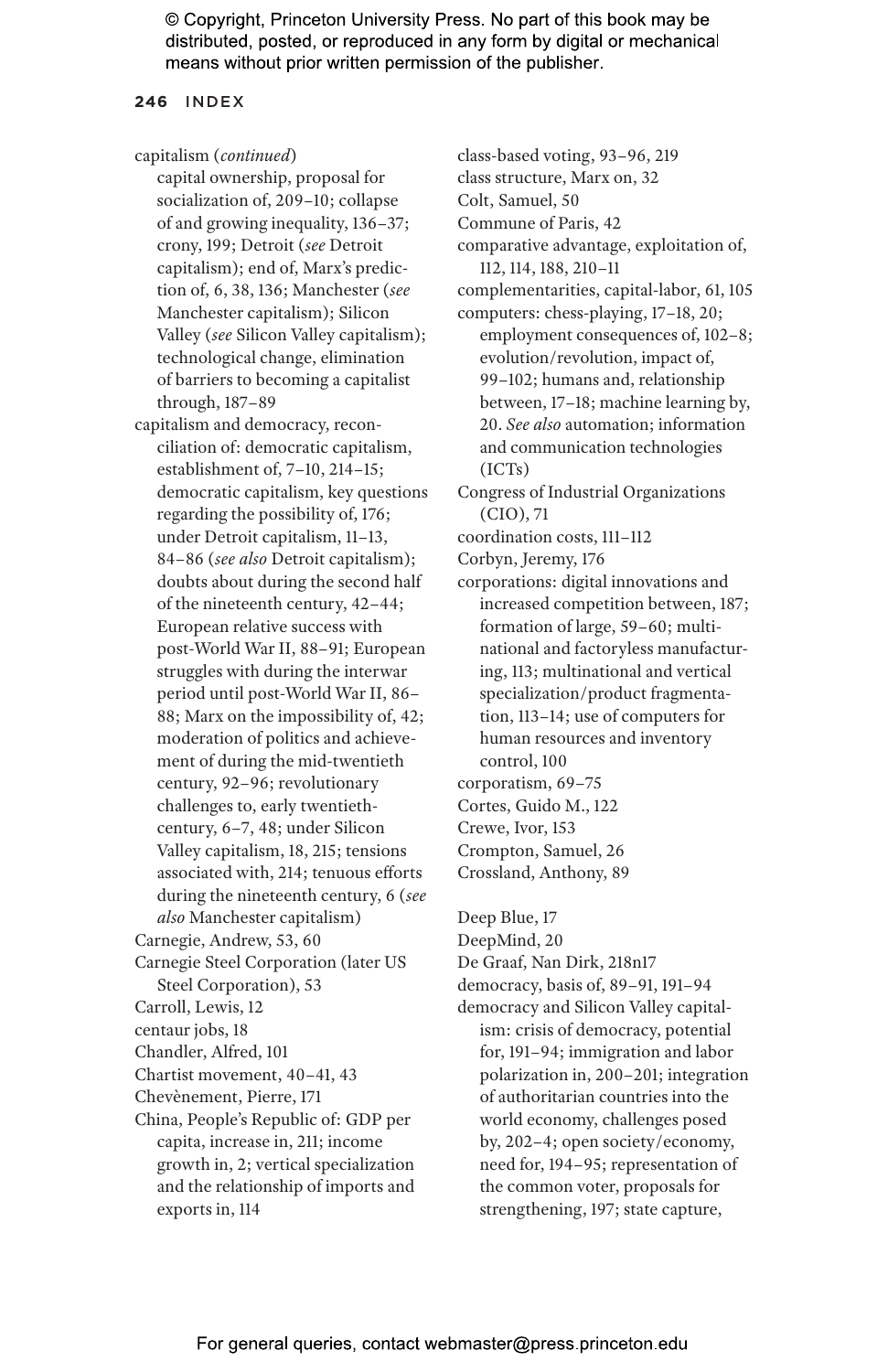#### index **247**

growing concentration of wealth and the need to preempt, 195–97; the territorial scale of politics and, 197–200 democratic politics: affluence and stability in Europe post-World War II and, 89–91; class-based voting, decline of since the interwar period, 93–96; democratization in newly industrialized countries, issue of, 203–4; education during Detroit capitalism and, 79–81; electoral politics during Detroit capitalism, 166– 69; electoral politics during Silicon Valley capitalism, 169–76; embedded liberalism as a norm in, 143–44, 146, 150, 222n22; European tension with during the interwar period until post-World War II, 86–88; labor, protections for, 202; Manchester capitalism and, 5–6; moderation and convergence of political parties in the mid-twentieth century, 92–93; political disaffection, 1952–2015, 147; Silicon Valley capitalism and, 16–17, 143–58 (*see also* Silicon Valley politics); technological innovation and, the range of predictions regarding, 189–90. *See also* political parties; public opinion

- Denmark: earnings inequality ratio in, 67, 70; electoral behavior in, 94–95, 149; employment by sector in the Silicon Valley era, 134–35; populist/ antiglobalist political parties in, 172–74; wage bargaining in, 71
- de Pleijt, Alexandra M., 34–35 Detroit capitalism, 8–11; democracy and, 191–92; electoral politics of,
- 166–69; falling inequality under, 63–67; the great wage compression under, 67–81; labor, impact on, 57–63; mass-production technology of, 50–56; natural talents and education of individuals, the labor supply and, 182–83; political transformation associated with, 81–86, 142; reconciliation of capitalism and democracy under, 11–13

De Vries, Gaaitzen, 116 Diebold, John, 97 Dingley, Charles, 39 division of labor: the assembly line and, 57; international, 107–8, 118 (*see also* globalization); mechanization and, 28–31; pre-Industrial Revolution, 28–29; Smith on, 28 Duke, James, 60

earnings. *See* income

- earnings inequality ratio: defined, 65; in France, the United Kingdom, and the United States, 66; in Germany and three smaller European countries, 67; participants/nonparticipants in the two world wars and the evolution of, 70; stock of human capital and, 77; wage-bargaining structure and the evolution of, 73; wage bargaining system and the evolution of, 72 Eastman, George, 54
- education: benefits from the productivity gains of the computer revolution and, 118, 120–23; Detroit capitalism and, 20; enrollment in secondary and wage compression, 76–81; female earnings and, 221n13; irrelevance of under Manchester capitalism, 19–20; school enrollment under different political regimes, 79–81; in the Silicon Valley era, 20, 120–23
- elections: abstention from and voting patterns in, 1; campaign funding, 195; class-based voting, 93–96, 219; electoral behavior in the Silicon Valley era, 16, 143, 148–58; electoral politics in the Detroit era, 166–69; electoral politics in the Silicon Valley era, 169–76; embedded liberalism as a norm in, 143–44, 146, 150; money and the pathologies of Silicon Valley politics in, 198; movement of political parties to the center, 11–12; participation in post-World War I to the late 1970s, 149–50; political disaffection and participation in, 151–52; social characteristics/class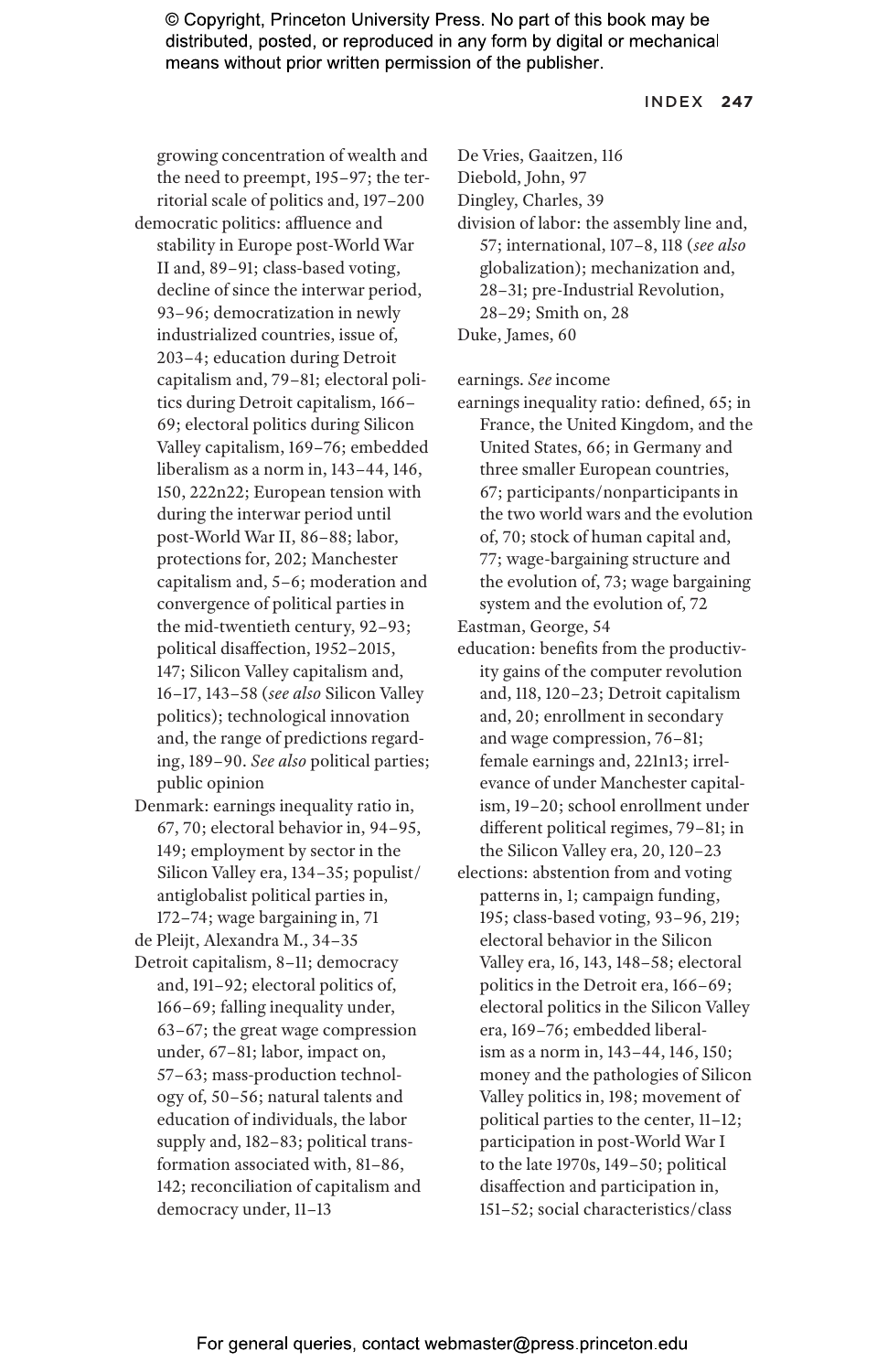#### **248** index

- elections (*continued*) and participation in, 153–58; support for European mainstream parties, shift in, 160–63; supraclass strategy in, 162. *See also* suffrage embedded liberalism, 144, 146, 150, 222n22 Empire State Building, assembly-line principles in construction of, 53 employment: demand for (job creation and losses) (*see* labor demand); of employees (*see* labor); structure of (*see* labor markets)
- energy: animal power, 27; electricity, 9, 50–51, 59; steam power, 27, 51; water power, 26–27
- Engels, Friedrich, 38
- Europe: class-based voting in, evolution of since the interwar period, 93–95; democratic capitalism during the interwar period until post-World War II, struggles with, 86–88; economic affluence and stability of democracy, relationship of, 89–91; electoral abstention in, 16; electoral performance of mainstream parties, 1918–2016, 160–63; employment structure, changes in during Silicon Valley capitalism, 106–7; enrollment in secondary education in, 80; extreme political parties in, evolution of, 163–64; the franchise during the nineteenth and early twentieth centuries, 44–46; high-paying, middle-paying, and low-paying occupations in, 220n3; labor demand, causes of changes in, 116–18; moderation of political parties during the mid-twentieth century, 92–93; revolutionary and radical politics of the second half of the nineteenth century, 41–43; wage dynamics in, 15; wages during the second half of the nineteenth century, 38. *See also* names of countries
- Europe, Western: economic expansion in the twentieth century, 9; economic expansion post-World War II,

88; electoral behavior in, 1; productivity gains, 1870–1990, 55–56; trade unions in, 71; wage-bargaining systems in, 71–72 European Common Market, 108, 146 European Union, 146

- Facebook, 186
- factories: assembly lines in, 51–54, 57; completely automatic, idea of, 98; impact of Silicon Valley capitalism on, 111–12; logic of under Manchester and Detroit capitalism, 111; mechanized, 27–33; pre-Industrial Revolution, 26; spatial disposition of machines in, the assembly line and, 51
- factoryless manufacturing, 113
- Fairchild Semiconductor, 98–99, 185
- financial sector, 138–41
- Finland: disaffection of public opinion, growth in, 147–48; electoral behavior in, 153–56; populist/antiglobalist political parties in, 172–74; private sector employment in the Silicon Valley era, 131–32
- firms. *See* corporations
- Flanders, Walter, 50
- Ford, Henry, 9, 49, 50, 78
- Ford Motor Company: assembly line, evolution of the, 51–52, 185; dominant position of, 60; individual operations, average time of, 57; the Model T, production of, 49–50, 52; wages at, 61; white-collar employees at, 60
- foreign direct investment: increase in from 1985 to 2015, 114–15; received by developing countries in 1980, 110 Fox, Anthony, 153
- France: absence of mass-production techniques during the interwar period, 56; communist party in, 12, 92; democratic capitalism in, 7–8; disaffection of public opinion, growth in, 1, 147–48; earnings inequality ratio in, 66, 70; electoral behavior in, 12, 94–95, 149–51, 153–56; employment by sector in the Silicon Valley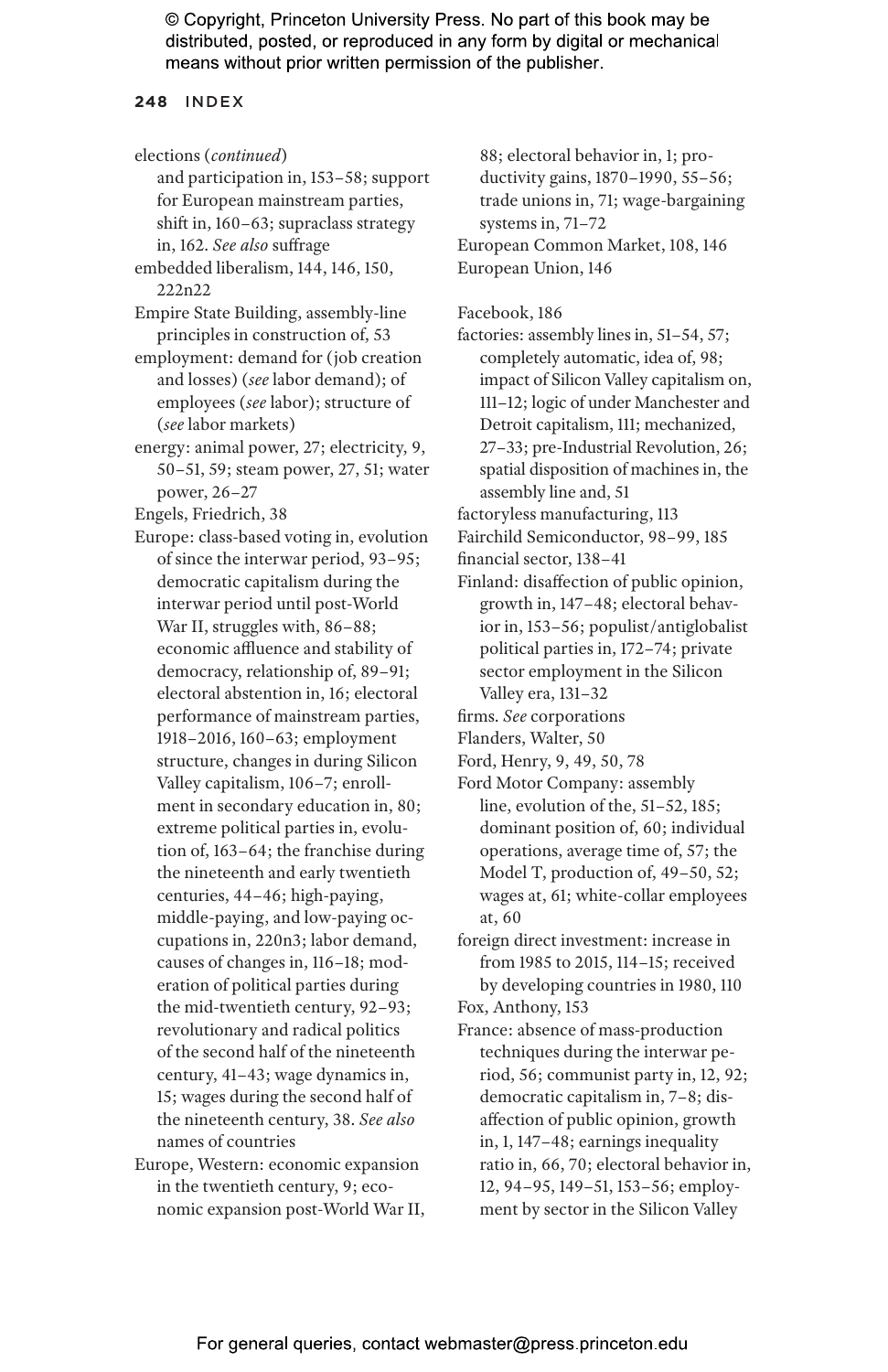#### index **249**

era, 134–35; employment structure during Silicon Valley capitalism, 106–7; enrollment in secondary education, 76; evolution of productivity and earnings in, 62–63; expansion of the franchise, opposition to, 44; labor productivity and earnings under Silicon Valley capitalism, 119– 20; the Paris Commune, 42; political representation in, 45–46; populism/ nationalism in electoral politics of, 171; populist/antiglobalist political parties in, 172–75; private sector employment in the Silicon Valley era, 131; response to the employmentequality trade-off, 132–33; the top one percent in, 139; unemployment in, 158; wage distribution in the Silicon Valley era in, 123–25 franchise, the. *See* suffrage Frey, Carl, 180–81, 183 Frost, John, 40

Gaitskell, Hugh, 92 General Agreement on Tariffs and Trade (GATT), 8, 108, 167 General Motors, 60, 74, 186 Germany: absence of mass-production techniques during the interwar period, 56; democratic capitalism in, 7–8; disaffection of public opinion, growth in, 1, 148; earnings inequality ratio in, 67, 70; electoral behavior in, 94–95, 149, 151, 153; employment by sector in the Silicon Valley era, 133–35; employment-equality trade-off, responses to, 132; employment structure during Silicon Valley capitalism, 106–7; enrollment in secondary education, 76; evolution of productivity and earnings in, 62–63; income distribution in, 2; offshored production by firms in, 114; political institutions after unification, 46; populist/antiglobalist political parties in, 172–75; the top one percent in, 139; trade unions in, 71; wage bargaining in, 71. *See also* Prussia

Gilens, Martin, 195–96 Gini, Corrado, 10 Gini coefficient, 10–11, 13 globalization: economic boom associated with, 114; job losses and, 116–18; *versus* nationalism in electoral politics, 166–76; political developments reinforcing, 112; positions on in party platforms, 145–46; during the postwar era, 108–10; production operations, impact on, 15, 112–14, 220–21n7; Silicon Valley capitalism and, 111–15; transportation and communications costs, impact of fall in, 14–15, 110–12. *See also* foreign direct investment Goldin, Claudia, 58–59 Google, 186 Great Depression, 12, 48, 66–67, 69, 84, 87, 109, 142 Great Recession, 17, 135, 148, 150–51, 164, 225n22 Gregory, Terry, 225n3 Guo, Terry, 185 Guvenen, Fatih, 221n15

Hanson, Gordon H., 113 Hargreaves, James, 26 Hatton, Timothy J., 37 Häusermann, Silja, 162 health outcomes, inequality of in late-eighteenth to early-nineteenth century Britain, 36–37 height, evolution of human, 36 Hitler, Adolf, 87 Honda, 112 human capital: increase in stock of, 77–78; investment in as a response to automation, 204–5

IBM (International Business Machines), 100–101

ICTs. *See* information and communication technologies

ideology: convergence of in Europe post-World War II, 88–89; end of, 91, 96; moderation of in the United States under Detroit capitalism,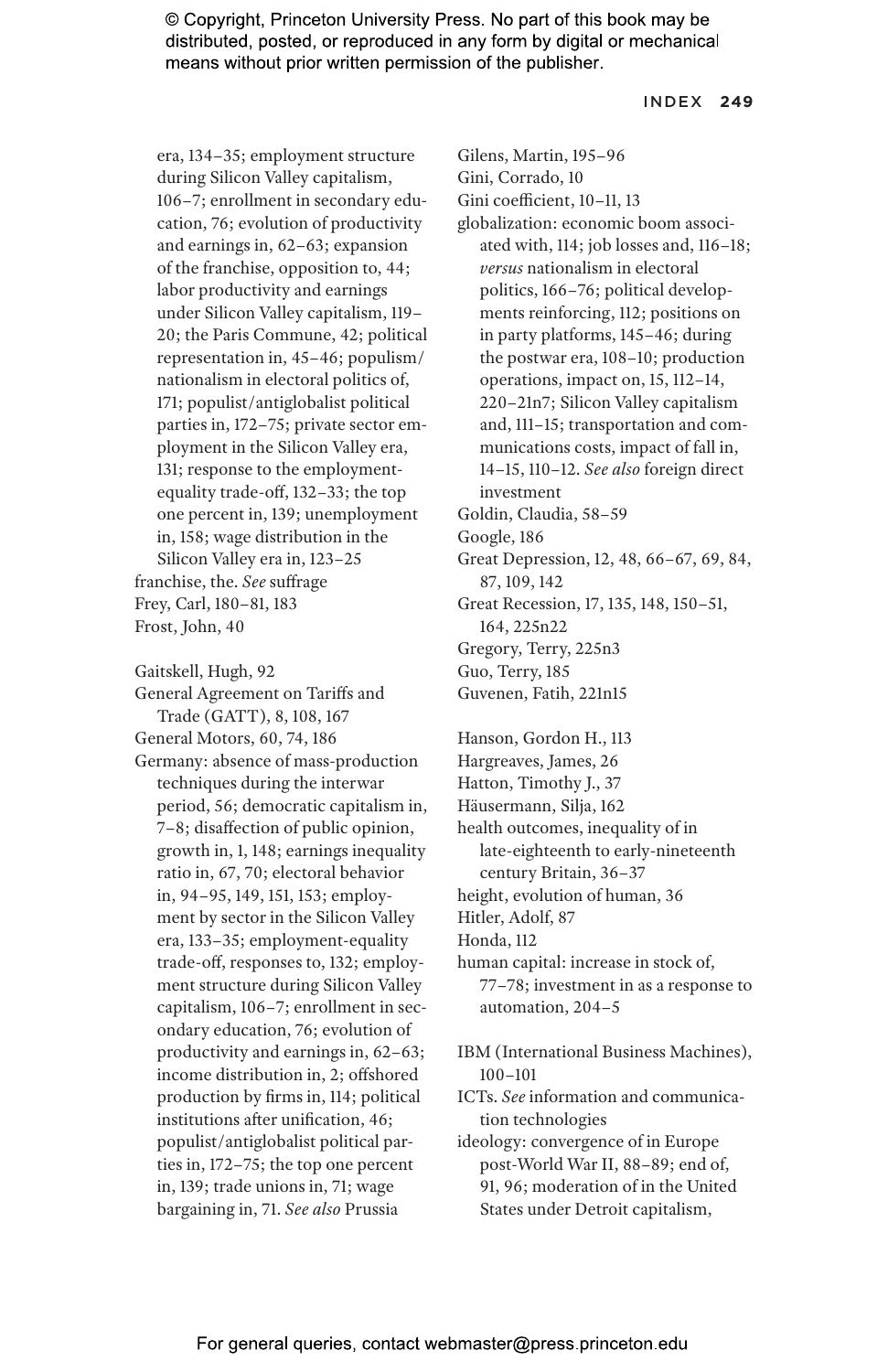#### **250** index

ideology (*continued*)

85–86; polarization of in Europe during the interwar period to post-World War II, 86–88; of political parties, 144–46

- iEverythings, 213–14
- immigration: labor demand, impact on, 37–38; labor polarization and, 200–201; wages, impact on, 122
- income: of affluent workers under Detroit capitalism, 61–67, 118 (*see also* wage compression of the midtwentieth century); of the British working class in the eighteenth and nineteenth centuries, 35, 37–38; democracy and, 191–92; earnings dispersion and creation of private employment, 131; the earnings inequality ratio and (*see* earnings inequality ratio); education and wage inequality, relationship of, 77–78; education in the Silicon Valley era and, 120–23; in Europe during the second half of the nineteenth century, 38; executive compensation and financial sector remuneration, surge in, 138–41; female, education and, 221n13; generational component of wage stagnation, 221n15; high-paying, middle-paying, and low-paying occupations, 220n3; historical increase in, 19, 192; hours worked in the first half of the nineteenth century and, 217n4; impact of computers on, 104–5; inequality in the growth in, 2; inequality of in lateeighteenth and nineteenth century Britain, 36–38; labor productivity and, evolution of in the United States, 1947–2016, 119; labor share of, 186–87; migratory flows and, 122; polarization of under Silicon Valley capitalism, 118–25; productivity and, 201–2 (*see also* productivity); in the rich core countries compared to the poor countries of the periphery, 110; the social wage, 127–29; stability of democracy and, 89–91; wage

bargaining, 71–75, 129–30; the world wars and, 69

- Industrial Revolution, Manchester capitalism and the first. *see* Manchester capitalism
- inequality: automation and, Meade's hypothesis regarding, 184–85; class structure and, 32; the collapse of capitalism and, 136–37; democracy and, 192–94; Detroit capitalism and, 9–11, 63–67 (*see also* wage compression of the mid-twentieth century); the earnings inequality ratio and (*see* earnings inequality ratio); the employment-equality trade-off under Silicon Valley capitalism, 130–33; the Gini coefficient and, 10–11, 13; in income growth, 2; in late-eighteenth and nineteenth century Britain, 36–38; neoconservatism and, 137–38; the Silicon Valley shock to the skills-wage relation and, 125–35; social wage, moderating effect of, 128–29; tolerance for, 193; the top one percent as promoting, 138–41; wage distribution under Silicon Valley capitalism, 15–16, 118–25; welfare states and, 13. *See also* wealth
- information and communication technologies (ICTs): earnings, impact on distribution of, 118–25; employment, impact on, 13–14, 103–7, 118; the financial sector and, 141; intercompany competition, raising of, 187; international division of labor, impact on, 14–15, 107–8 (*see also* globalization); shock to the skills-wage relationship caused by, 125–35; unbundling of production operations through, 188–89. *See also* computers

Intel, 99, 101, 113

International Monetary Fund, 8

international political economy: Bretton Woods system, establishment of, 8; integration of authoritarian countries into the world economy, challenges posed by, 202–4; trade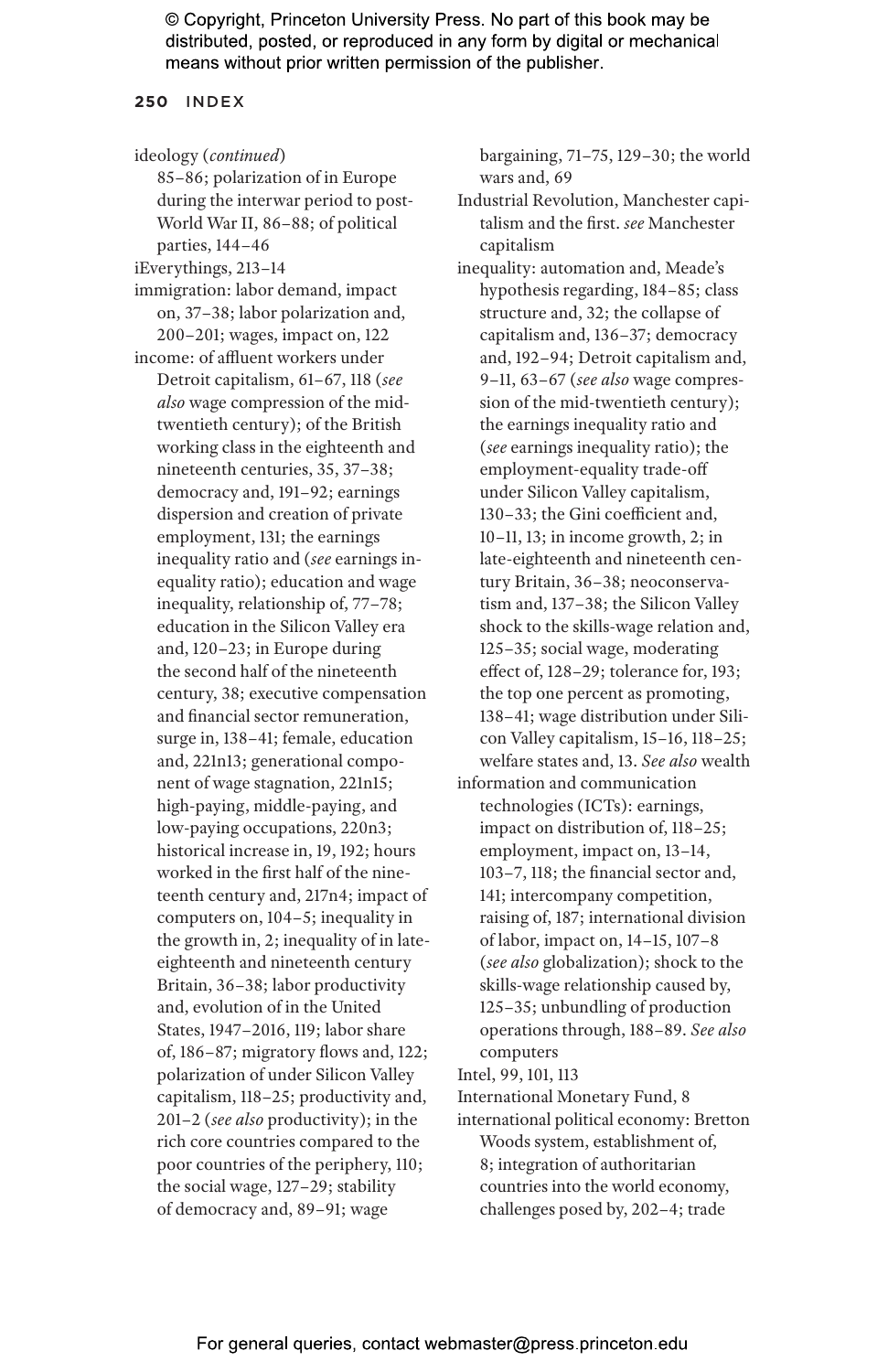#### index **251**

and the post-World War II, 108–10; transportation and communications costs, impact of fall in, 110–12, 210–11. *See also* foreign direct investment; globalization; trade

Italy: communist party in, 12, 92, 150; disaffection of public opinion, growth in, 148; electoral behavior in, 12, 149–50, 153; employment structure during Silicon Valley capitalism, 106–7; evolution of productivity and earnings in, 62–63; political representation in, 45–46; populist/antiglobalist political parties in, 174–75; private sector employment in the Silicon Valley era, 131; the revolutions of 1848 in, 41–42; suffrage in, 46; unemployment in, 158

Japan: disaffection of public opinion, growth in, 148; earnings inequality ratio in, 70; electoral behavior in, 151; enrollment in secondary education in, 80; evolution of public opinion in, 148; the Gini coefficient over the nineteenth and twentieth centuries, 10–11; income distribution in, 2; labor demand, causes of changes in, 116–18; labor productivity and earnings under Silicon Valley capitalism, 119–20; offshored production by firms in, 114; private sector employment in the Silicon Valley era, 131; productivity gains, 1870–1990, 55–56; the top one percent in, 139; wage bargaining in, 71–72; wage distribution in the Silicon Valley era in, 123–25; wage dynamics in, 15 Jerome, Harry, 52, 61 Jobs, Steve, 13 job sharing, 205–6 Johnson, Lyndon, 179

Karabarbounis, Loukas, 186 Kasparov, Garry, 17 Katz, Lawrence, 58–59, 61 Kazin, Michael, 165

Keefer, Philip, 220n7 Kelly, Mervin, 97–98 Kennedy, John F., 85–86 Keynes, John Maynard, 8, 177 Kiatpongsan, Sorapop, 193 Kirchheimer, Otto, 93 Knack, Steve, 220n7 Korea, Republic of, increase in per capita income, 211 Kurzweil, Ray, 180

labor: automation and the supply of, 181–84; centaur jobs, 18; computers and the evolution of employment, 18, 102–8; distribution of benefits from (*see* income); division of (*see* division of labor); emigration, impact of, 37–38; employment by sector in the Silicon Valley era, 130–35; the employment-equality trade-off under Silicon Valley capitalism, 130–33; institutional and policy environment of, 202; mechanization and, 29–33 (*see also* automation); native-migrant job competition, 200–201; organization of and political outcomes, 196–97; resistance against mechanization and labor-saving machinery by, 38–39; the Silicon Valley shock to the skillswage relation, 125–35; skill levels, assembly-line factories and, 57–59; skill levels, mechanized factories and, 33–35; skill levels, the Silicon Valley era and, 121–22; white-collar, growing demand for, 60–61; working and living conditions under Manchester capitalism for, 35–36

labor demand: automation and, pace and range of, 180–81; information and communication technologies, impact of, 103; technological change and globalization as causes of change in, 116–18; vertical specialization and changing trade flows, job losses from, 15, 115–16

labor markets: Swedish, evolution of, 74–75; transformation of by Detroit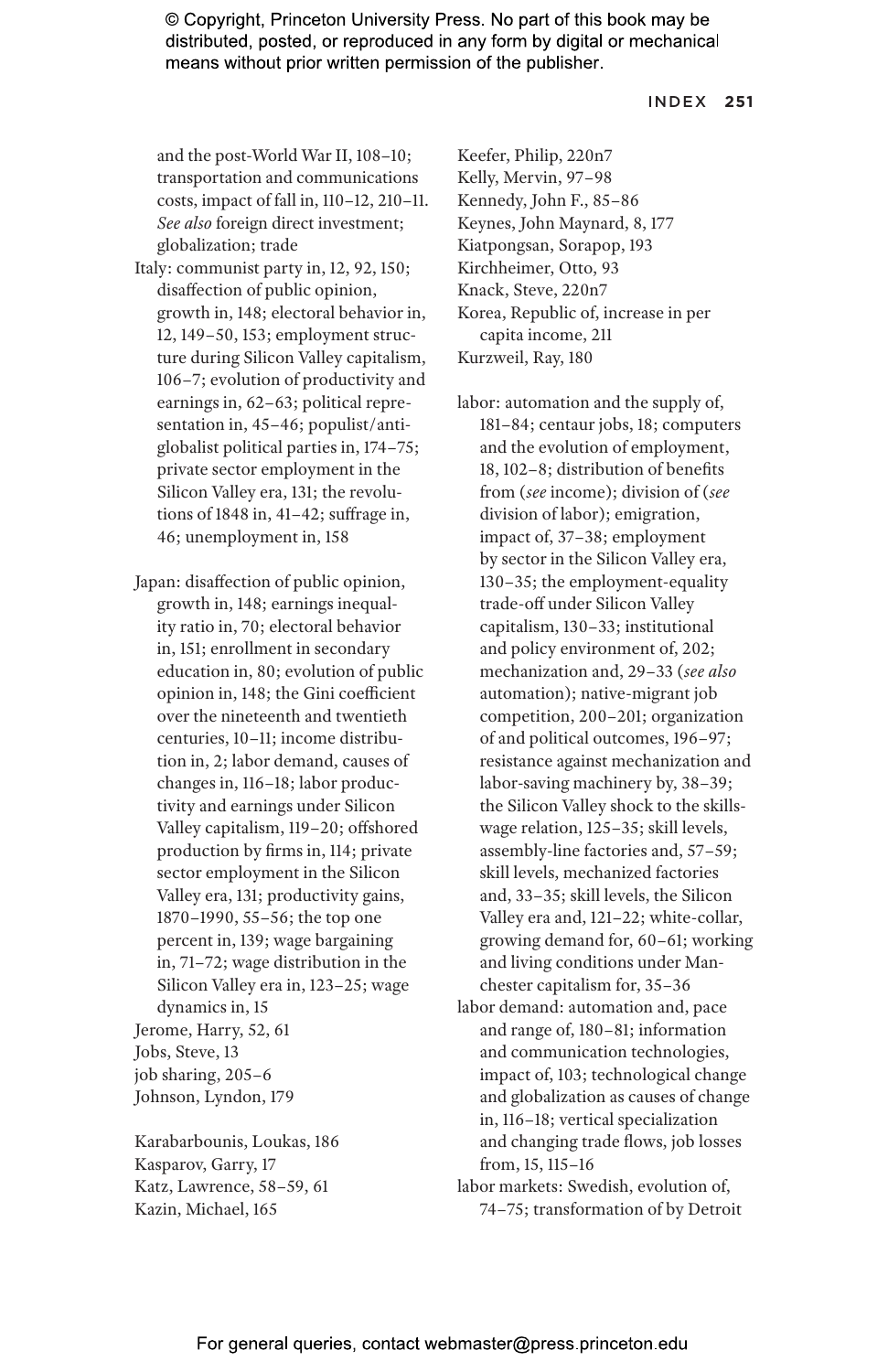#### **252** index

labor markets (*continued*) capitalism, 9, 57–61, 105; transformation of by Manchester capitalism, 31–35; transformation of by Silicon Valley capitalism, 13–14, 101–2; transformation of by Silicon Valley capitalism in Europe, 106–7; transformation of by Silicon Valley capitalism in the United States, 105–7 labor unions: centralized wagebargaining and, 70–75; impact on inequality of, 69–75, 129; in the United States, 70–71, 83 La Follette, Robert, 83 Lee, Jong-Wha, 77 Lenin, Vladimir Ilyich, 7 Le Pen, Jean-Marie, 171 Le Pen, Marine, 171 Liebnecht, Karl, 87 Lindert, Peter, 79 Lipset, Seymour Martin, 89 Long, Huey, 84 Lord & Taylor, 60 Los, Bart, 116 Lowe, Robert, 43–44 Lud, Ned, 39 Luddite movement, 39, 178 Luxembourg, Rosa, 87 Macaulay, Thomas, 43 Macy's, 60

Maier, Charles, 48 Manchester capitalism: labor and inequality, impact on, 33–38; mechanized factories of, 27–33; political reactions to, 38–44; political representation under, 44–48; Silicon Valley capitalism and, differences between, 18, 190–91; skills and natural talents, the labor supply and, 19–20, 182 Margo, Robert A., 61

Marshall Field's, 60

Marx, Karl: collapse of capitalism forecast by, 6, 38, 136; on the division of labor and the mechanization of industry, 30–32; immiseration of

the working class, prediction of, 37; on the incompatibility of capitalism and democracy, 42; Silicon Valley vindication of, 3 mass-production techniques, 9 Mataloni, Raymond J., Jr., 113 McCarthy, John, 102 McCarty, Nolan, 85 Meade, James E., 184–85, 189 Meade's hypothesis, 184–85, 209 mechanization: of factories, 29–33; of handling operations, 52 Meidner, Rudolf, 74 Michaels, Guy, 220n4 Microsoft, 186 Mill, John Stuart, 6 Mokyr, Joel, 27–28 Moore's law, 100 Moravec's paradox, 179 mortality/life expectancy: in lateeighteenth and nineteenth century Britain, 36; in the United States, 1900 to 1940, 82 Murray, Charles, 207, 227n21 Mussolini, Benito, 87

Napoleon, Louis, 42 Natraj, Ashwini, 220n4 Neiman, Brent, 186 Netherlands, the: earnings inequality ratio in, 67, 70; education and the earnings inequality ratio in, relationship of, 78; electoral behavior in, 149, 151, 153, 155–56; employmentequality trade-off, response to, 132; evolution of public opinion in, 148; populist/antiglobalist political parties in, 172–74; suffrage in, 46; trade unions in, 71; wage bargaining in, 71 Nieuwbeerta, Paul, 218n17 Nike, 112 Nordhaus, William, 100–101 North American Free Trade Agreement, 146 Norton, Michael I., 193 Noyce, Robert, 99 Nye, David, 53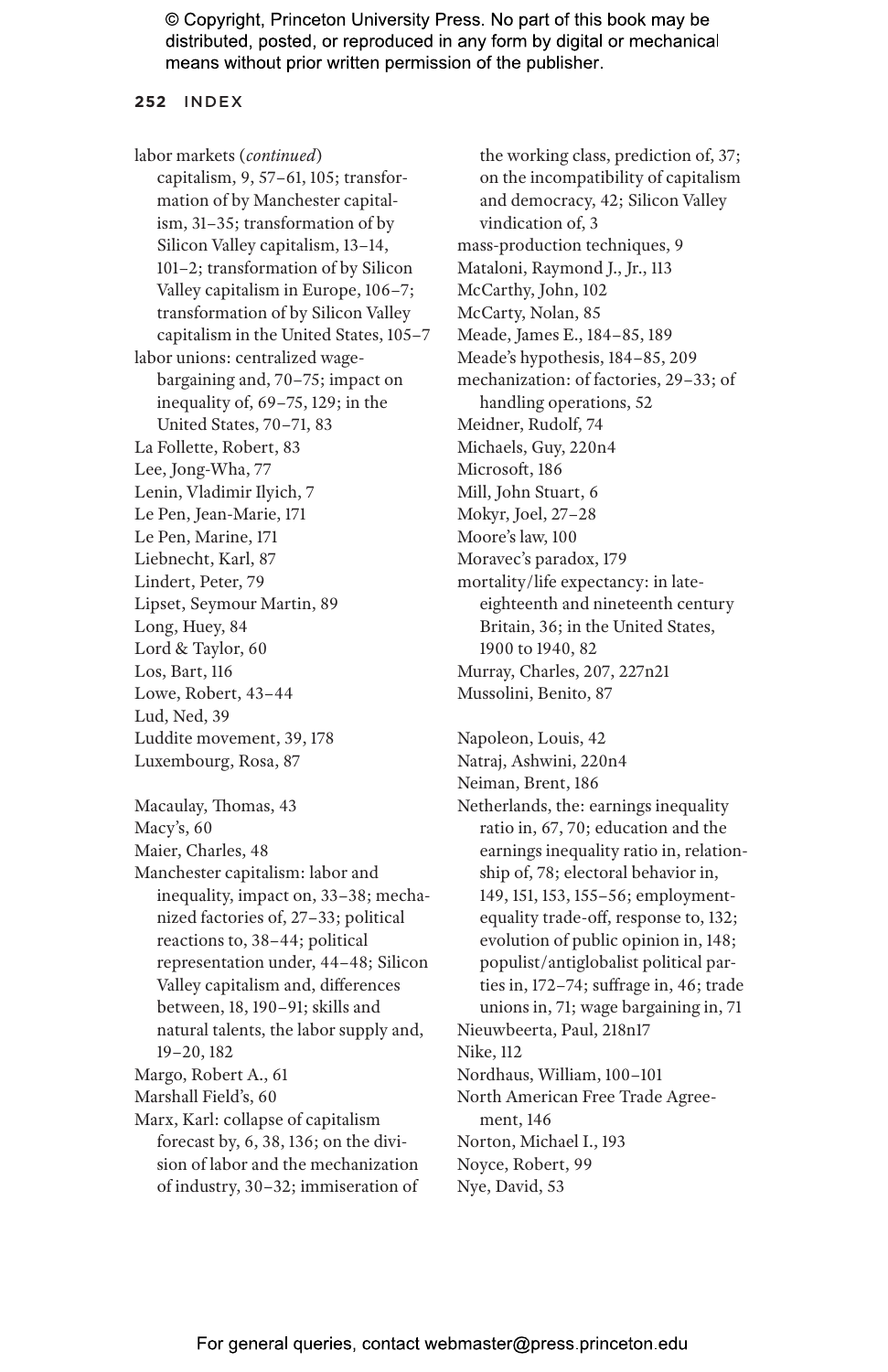#### index **253**

offshoring, 2, 14, 128, 169, 175, 211 Organisation for Economic Cooperation and Development (OECD), 13, 109 Osborne, Michael, 181, 183

party manifestos/platforms, 144–46 Philippot, Florian, 171 Piketty, Thomas, 68–69, 140 political participation. *See* elections political parties: decline of mainstream, 150; electoral support for mainstream, 149–50; extreme, evolution of, 163–64; ideological commitments of, 144–46; moderation and convergence of in the mid-twentieth century, 92–93; party membership, decline of, 197–98; political performance of European mainstream, 1918–2016, 160–63; populism of the Silicon Valley era, 143, 164–66, 171–72; stability of mainstream in Silicon Valley politics, 158–63 politics: democratic (*see* democratic politics); under Detroit capitalism, 81–86, 142; employment-equality trade-off, responses to, 132–33; of the first half of the twentieth century, 48; under Manchester capitalism, 38–44; the neoconservative attack on the existing democratic class compromise, 137–38; radical (*see* radical politics); school enrollment under different political regimes, 79–81; under Silicon Valley capitalism (*see* Silicon Valley politics); structural change, softening the blow of, 159–60. *See also* democracy and Silicon Valley capitalism; elections; political parties; public opinion Pollard, Sidney, 34 populism and populist parties/ movements, 1, 17, 23, 82, 143, 164–66, 170–76, 204, 225n22 poverty: eradication of in advanced economies, 192; in turn of the twentieth century Britain, 37–38 Procter & Gamble, 60

production systems: batch-production system, 53–54; computers and the transformation of, 101–2; Detroit capitalism (*see* Detroit capitalism); factories and, 29 (*see also* factories); globalization and, 15, 112–14 (*see also* globalization); Manchester capitalism (*see* Manchester capitalism); mass production and the assembly line, 50–53 (*see also* automation); pre-Industrial Revolution, "puttingout" system and, 25–26, 28–29; Silicon Valley capitalism (*see* Silicon Valley capitalism)

productivity: gains, 1870–1990, 55; gains from Silicon Valley capitalism, distribution of, 118–21; the production systems of Detroit capitalism and, 9, 54–56, 61–63; Swedish experience of wage equalization and, 75; workers' pay and, 201–2 Prussia, the franchise after 1848 in, 46 Przeworski, Adam, 137 public employment, 133–35, 162, 179 public opinion: confidence in government, 1; income distribution, the ideal, 193; mistrust of government, growing, 16; the New Deal, support for, 84; political disengagement and, 16, 151–52; politicians care about what people think, belief that, 1, 143,

quasi-automation, 211–12

146–48

radical politics: breakdown of democracy during the interwar period, 48; the Chartist movement, 40–41, 43; the Luddite movement, 39; the Paris Commune, 42; the revolutions of 1848 and aftermath, 41–42; riots and unrest in response to Manchester capitalism, 39–40 Reagan, Ronald, 137 Rehn, Gösta, 74 Reich, Robert B., 140, 213 re-shoring, 212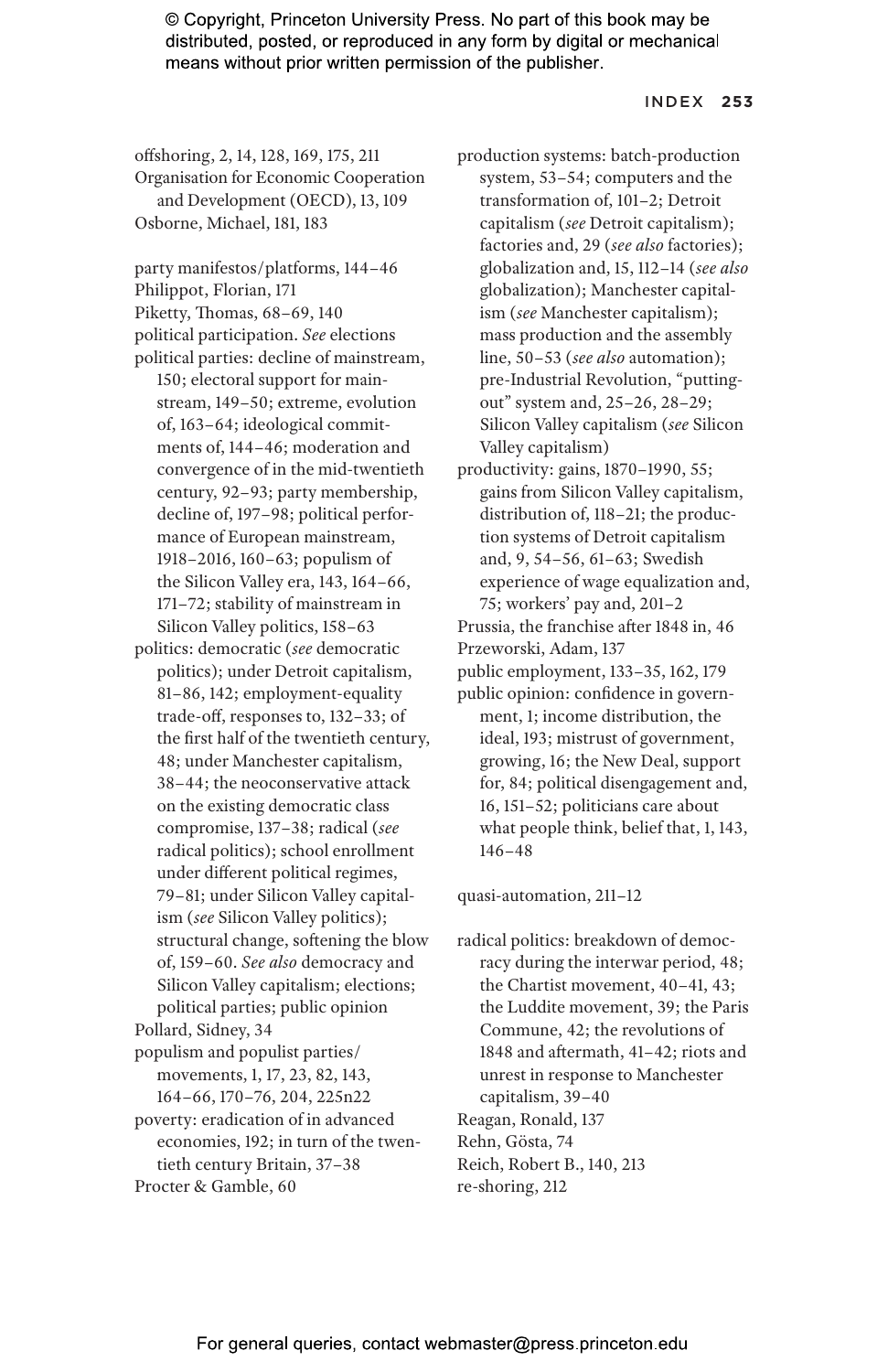#### **254** index

Rifkin, Jeremy, 179 Rodrik, Dani, 202 Roosevelt, Franklin D., 7, 12, 83–84 Rueda, David, 74 Ruggie, John, 144 Russell, Lord John, 40–41 Sanders, Bernie, 176 Sartre, Jean-Paul, 89 Scheler, Max, 89 Scheve, Kenneth F., 63, 68 Schroeder, Gerhardt, 132 Schumpeter, Joseph, 4, 194 Sears, Roebuck and Company, 60 Shannon, Claude, 17 Shockley, William, 97–99, 102 Shockley Semiconductor Laboratory, 98 Silicon Valley capitalism: computers, evolution and impact of, 99–102; democracy and (*see* democracy and Silicon Valley capitalism); employment, computers and the evolution of, 102–8; globalization and, 111–15; inequality caused by the employment/income dynamic, alternative explanations of, 136–41; international labor market, impact on, 115–18; labor supply and labor demand, problem of matching, 183–84; Manchester capitalism and, differences between, 18, 190–91; origin of, 97–99; shock to the skills-wage relation, responses to the inequality produced by, 125–35; wage polarization under, 118–25 Silicon Valley politics: alternative response to, 175–76; disaffected democracies, 143–58; electoral politics of, 169–76; populism in, 143, 164–66; stability of political parties in, 158–63; structural change, limits to softening the blow of, 159–60; transformation associated with, 142–43. *See also* democracy and Silicon Valley capitalism Singapore, 203 Slaughter, Matthew J., 113 Smith, Adam, 28, 57

Smith, Dominic, 113 social democracy/social democratic parties, 7, 17, 48, 87, 95, 143, 148, 162, 224n15–16 socialization of capital ownership, 209–10 social wage, 126–29 Sotala, K., 179 Southeast Asia, income growth in, 2 standard of living: of the British working class in the nineteenth century, 35; Detroit capitalism and, 9–11, 82 Standard Oil, 60 Stasavage, David, 63, 68 Steel Workers Organizing Committee (SWOC), 70 Sterky, Frederick, 42–43 Stockfish 8, 20 Streeck, Wolfgang, 136–37 suffrage: nineteenth-century attitudes regarding, 6; opposition to the expansion of, 43–44; restrictions on, nineteenth and early twentieth century, 44–48; universal male, social democracy and, 48 Sweden: earnings inequality ratio in, 67, 70; electoral behavior in, 94–95, 149; employment by sector in the Silicon Valley era, 134–35; employment structure during Silicon Valley capitalism, 106–7; enrollment in secondary education, 76; evolution of public opinion in, 148; labor market, evolution of, 74–75; private sector employment in the Silicon Valley era, 131; suffrage in, 46; wage bargaining in, 71; wage distribution in the Silicon Valley era in, 123–25

taxation: negative income tax, 205; in the Silicon Valley era, 159–60; wars and, 68

Taylor, A.J.P., 87

- Taylor, Frederick W., 81, 85–86
- technological innovation: automation, potential responses to (*see* automation, responses to); barriers to capitalism, elimination of, 187–89; computers, development of, 99–101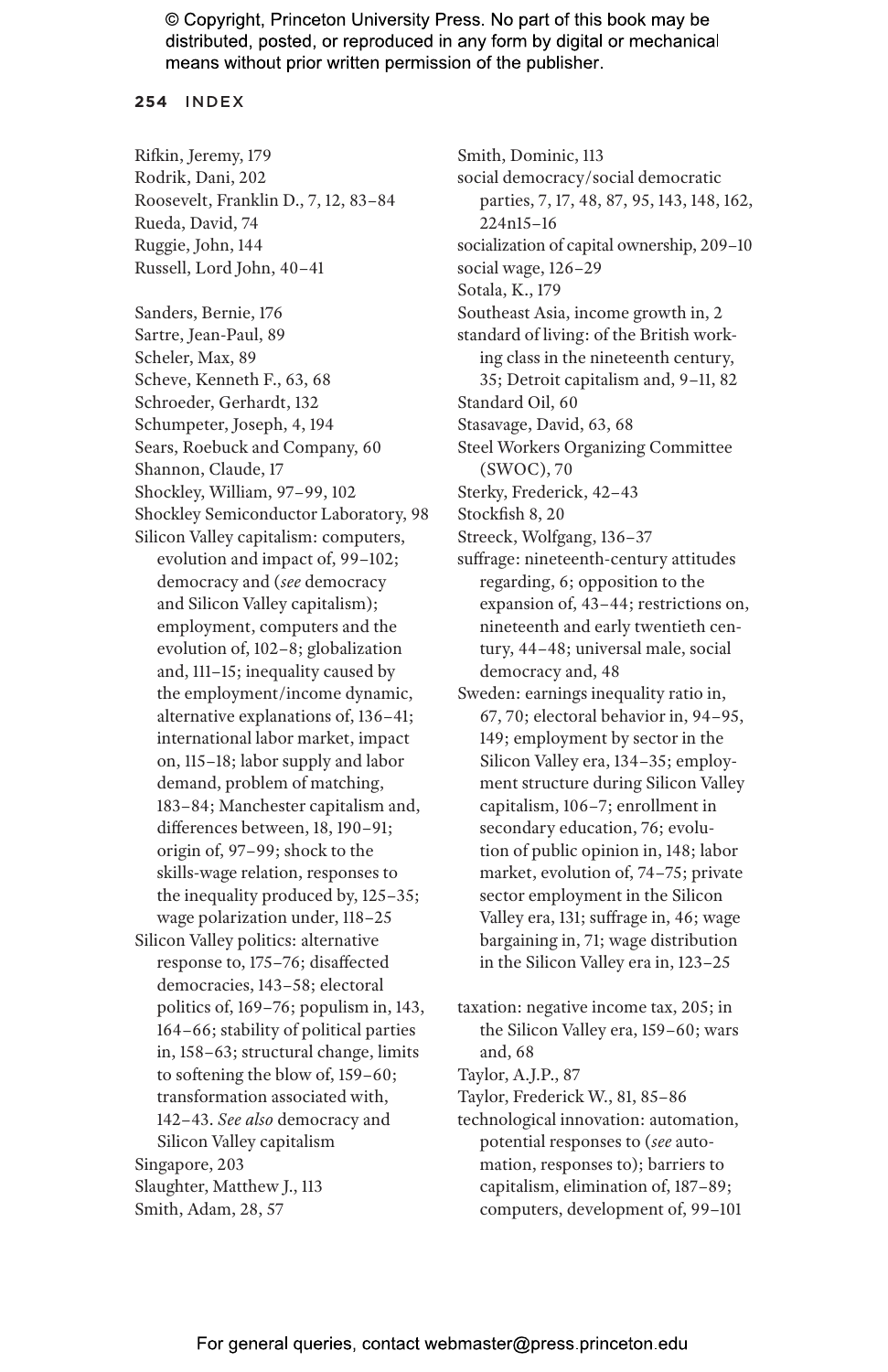#### index **255**

(*see also* computers); contemporary task regarding, 4; impact of, the range of predictions regarding, 2–3, 177–80; job losses and, 116–18; key questions regarding, 180; logic of, 3–4; mass production as, 50–54; the origin of Silicon Valley and, 97–99; politics and, the range of predictions regarding, 189–90; productions systems and (*see* production systems); in the textile manufacturing process, 26–27. *See also* automation

- Tesla, 186
- Thatcher, Margaret, 137
- Thiers, Adolf, 44
- Timmer, Marcel, 116
- Tingsten, Herbert, 92
- Topcoder, 188
- trade: concentration within the OECD in the post-World War II era until the 1970s, 109–10; expansion of associated with globalization, 114–15; free, post-World War II commitment to, 108–9; tariff reductions in the developing world, impact on production of, 112 trade unions. *See* labor unions Treisman, Daniel, 191 Truman, Harry S., 108 Trump, Donald, 164–65, 171 Tsipras, George, 165
- United Auto Workers (UAW), 70, 74 United Kingdom: the Beveridge Report, 12; the Chartist movement, 40–41, 43; disaffection of public opinion, growth in, 1, 148; earnings inequality ratio in, 66, 70; electoral behavior in, 94–95, 149, 151, 153, 155, 157; electoral reform in, 44; employment by sector in the Silicon Valley era, 133–35; employment-equality trade-off, responses to, 132; employment structure during Silicon Valley capitalism, 106–7; enrollment in secondary education, 76; evolution of productivity and earnings in, 62–63; expansion of the franchise,

opposition to, 43–44; the Gini coefficient over the nineteenth and twentieth centuries, 10–11; industrial workers working at home in, 33; labor productivity and earnings under Silicon Valley capitalism, 119–20; populist/antiglobalist political parties in, 172–74; pre-Industrial Revolution, 25–26; private sector employment growth in the Silicon Valley era, 130–31; productivity of the automobile sector during the interwar period, 56; the top one percent in, 139; trade unions in, 71; wage distribution in the Silicon Valley era in, 123–25; wage dynamics in, 15; the working class under Manchester capitalism, conditions of, 33–38

United States: authoritarian, probability of turning, 191; disaffection of public opinion, growth in, 147–48; earnings distribution during the twentieth century, evolution of, 63–65; earnings inequality ratio in, 66, 70; economic boom under Detroit capitalism, 81–82; economic expansion in the twentieth century, 9; education and earnings, relationship of, 120–23; electoral behavior in, 1, 94–96, 149–52, 157; employment by sector in the Silicon Valley era, 133–35; employment structure after the turn of the twentieth century, 58–59; employment structure during Detroit capitalism, 9, 67–71, 105; employment structure during Manchester capitalism, 35; employment structure during Silicon Valley capitalism, 13–14, 105–7; enrollment in secondary education, 76, 79; evolution of productivity and earnings, 61–62; federal legislators, average number of people represented by, 199; franchise conditions at the turn of the twentieth century, 45; the Gini coefficient over the nineteenth and twentieth centuries, 10–11; high-skilled, middle-skilled, and